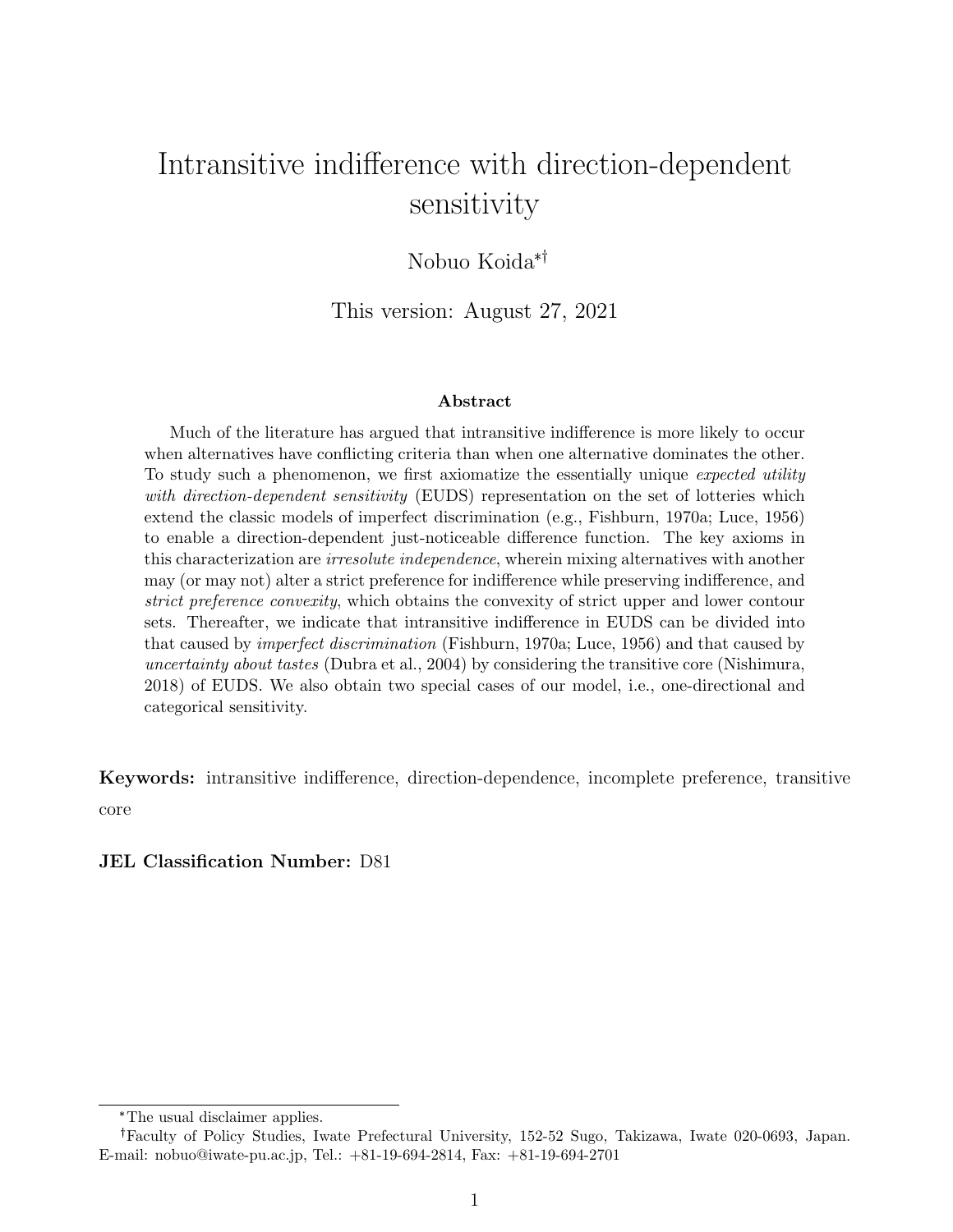### **1 Introduction**

#### **1.1 Background and outline**

Decision theory usually assumes the *transitivity* of the indifference relation, as well as that of strict preference. However, many authors have argued that the transitivity of indifference may be systematically *violated* (e.g., Armstrong, 1939, 1948, 1950; Fishburn, 1970a, 1970b; Luce, 1956) because the decision maker (DM) is often *insensitive* to small differences between utilities generated by compared alternatives.<sup>1</sup> The *semiorder* model (Luce, 1956) and the *interval order* model (Fishburn, 1970a) attempt to explain such an *intransitive indifference* phenomenon by the following representation of a strict preference  $\succ$  on the set X of prizes,

$$
x \succ y \Longleftrightarrow u(x) > u(y) + \delta(y) \tag{1}
$$

for all  $x, y \in X$ . Here, *u* denotes the *utility function*, such that  $x \succ y$  implies that  $u(x)$  $> u(y)$ , but not necessarily the converse, and  $\delta$  denotes the *just-noticeable difference (JND) function* that determines the threshold of utility difference between alternatives within which the alternatives are indistinguishable.

As (1) indicates, the semiorder/interval order approach assumes that the JND function *δ* only depends on the inferior (or reference) alternative *y* and is independent of the superior alternative *x*. However, many studies have reported that intransitive indifference may be reasonably *direction-dependent*, i.e., a dominating alternative is strictly preferred to a dominated one, even if the alternatives differ only by a small margin, whereas alternatives are more likely to be indifferent if neither of them dominates the other (Armstrong, 1939, 1948, 1950; Fishburn, 1968, 1970b). (We present the motivating examples in the next section.) These results suggest that  $\delta$  should depend on *both* the superior and inferior alternatives (i.e., *x* and *y* in (1), respectively) rather than only the inferior alternative *y*.

The objective of this study is to extend the semiorder/interval order approach to accommodate the latter case. By considering the set  $\mathcal{P}(X)$  of lotteries (i.e., the Borel probability measures on *X*) as the domain of choice, our main theorems axiomatize an essentially unique preference representation, which is referred to as *expected utility with direction-dependent sensitivity* (EUDS),

$$
p \succ q \Longleftrightarrow \int_X u(x) dp > \int_X u(x) dq + \delta(p, q)
$$

for all  $p, q \in \mathcal{P}(X)$  (Theorems 1 and 2). As anticipated,  $\delta$  is a direction-dependent JND function, i.e.,  $\delta(p,q)$  is constant with respect to any simultaneous shift of p and q.

<sup>&</sup>lt;sup>1</sup>Intransitive indifference is also relevant to the more recent literature on choice under risk (Rubinstein, 1988), choice under uncertainty (Lehrer and Teper, 2011; Giarlotta and Greco, 2013), and critical cost-efficiency index (Dziewulski, 2020).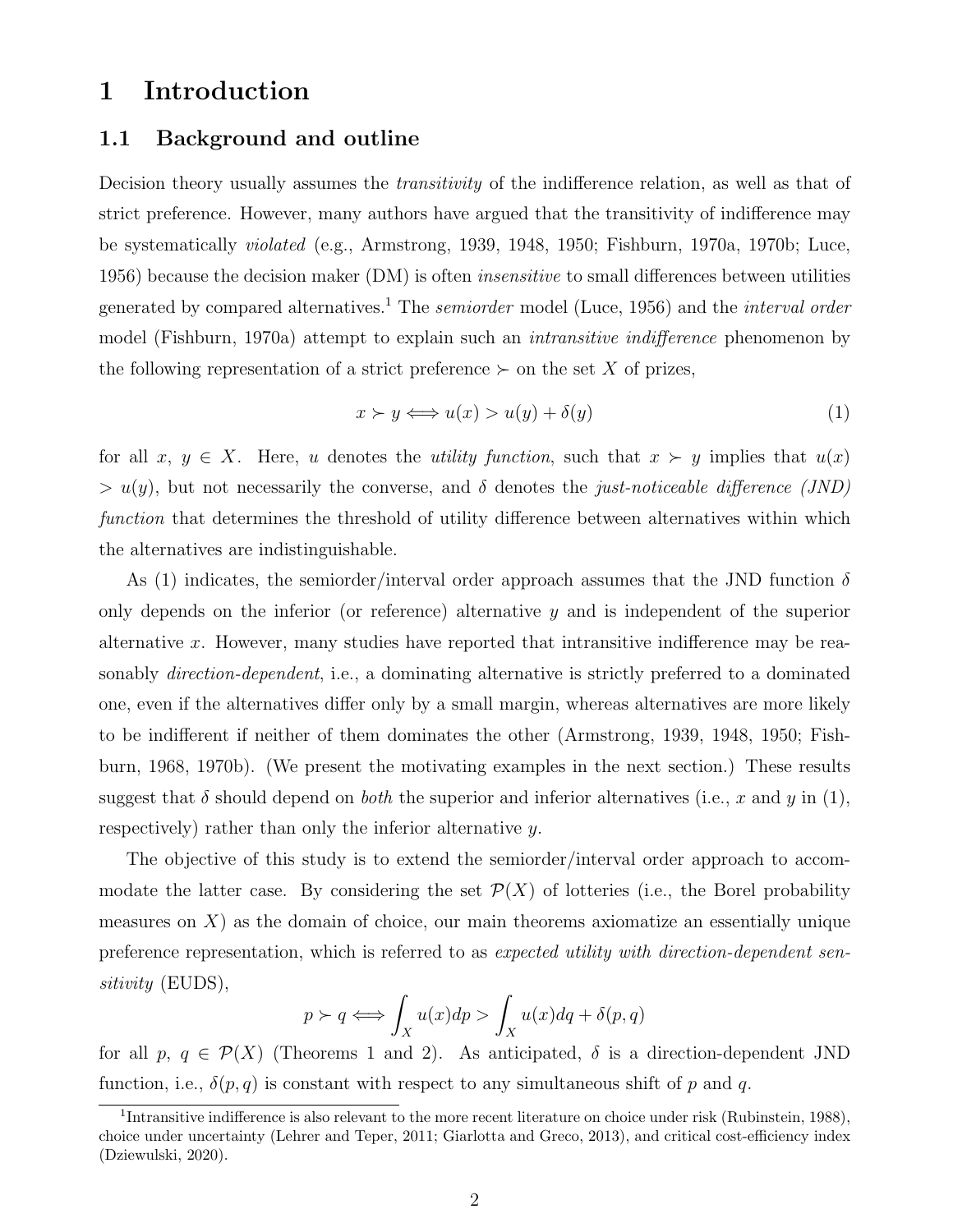The key axioms in this characterization are twofold: first, *irresolute independence* allows a strict preference to be altered into indifference when two alternatives (*p* and *q*) are mixed with another  $(r)$ , whereas it disallows the alteration of indifference, which is the driving force to derive a direction-dependent JND function. Second, *strict preference convexity* entails that the mixture of superior alternatives is strictly preferred to the mixture of inferior alternatives, and it obtains convex strict upper and lower contour sets.

Next, readers may surmise that our intransitive indifference model could only be a relabeling of indecisiveness (i.e., inability to rank alternatives), which has been extensively studied in the recent literature on incomplete preference (Bewley, 1986; Dubra et al., 2004; Ok et al., 2012), because the indecisiveness relation in the latter approach is generally intransitive.<sup>2</sup> This conjecture is only half true: Theorem 3 indicates that EUDS has a strong connection to an incomplete preference model (i.e., an indecisiveness model), referred to as *expected multi-utility* (EMU) (Dubra et al., 2004), by considering the transitive core (Nishimura, 2018). However, Theorem 4 associates indifference between the alternatives *p* and *q* in EUDS with indecisiveness in the corresponding EMU, *only if*  $\delta(p,q)$  takes an *infinite* value, whereas such a connection does not exist if  $\delta(p,q)$  is finite.

Put differently, EUDS admits two distinct types of intransitive indifference, i.e., those caused by *imperfect discrimination* (Fishburn, 1970a; Luce, 1956) and *uncertainty about tastes* (Dubra et al., 2004), which are associated with the finite and infinite values of the JND function, respectively. One of our contributions is to resolve the abovementioned confusion between intransitive indifference and indecisiveness, by constructing a model that can distinguish between both types of intransitive indifference, thereby accurately characterizing what type of intransitive indifference can be relevant to indecisiveness.

Finally, we focus on the following two special cases of EUDS to clarify the dichotomy of intransitive indifference: the first is *one-directional sensitivity*, which obtains a constant JND function  $\delta$  and the counterpart of the semiorder approach (Theorem 5). The second special case is *categorical sensitivity*, i.e., the JND function  $\delta$  only takes a value of zero or infinity, which obtains strict preference or indifference depending on the direction of comparison (Theorem 6). The latter case is also reminiscent of Lehrer and Teper's (2011) justifiability model, and we discuss the connection between this special case and their model (Corollary 2).

The remainder of this paper is organized as follows: in the next subsection, we present motivating examples. The basic framework and axioms that we focus on in this study are

 $2A$  similar view is offered in the literature. For example, Kreps (2013, p. 20) concludes that the indifference relation can possibly be intransitive if it is identified with indecisiveness. Galaabaatar and Karni (2013) also argue that defining the indifference relation by the absence of strict preference may overlook the distinction between intransitive indifference and indecisiveness.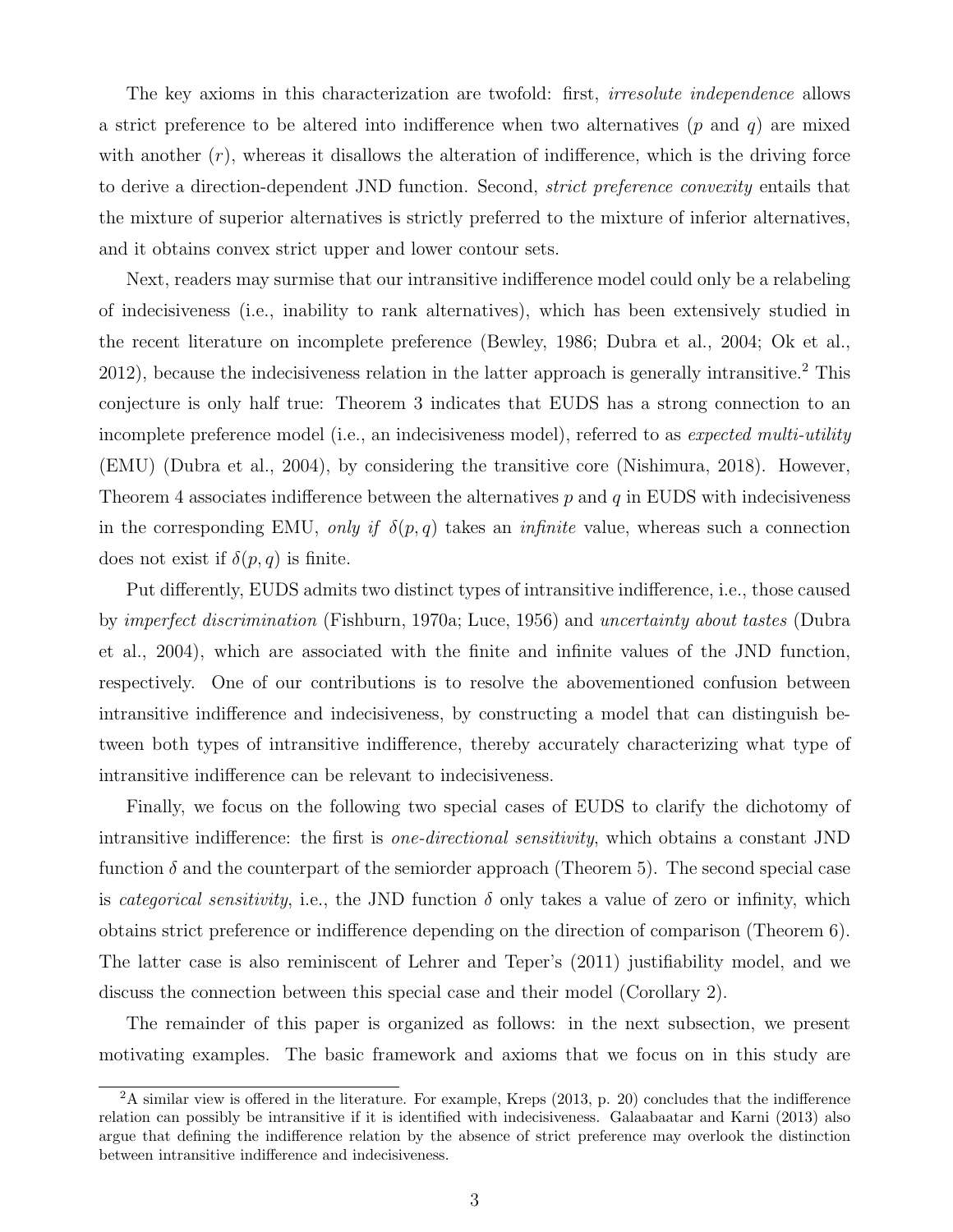proposed in Section 2. In Section 3, the main representation theorem and the uniqueness result are stated. We relate EUDS to its counterpart—EMU—in Section 4 and discuss special cases of EUDS in Section 5. The related literature is reviewed in Section 6 and concluding remarks are made in Section 7.

#### **1.2 Motivating examples**

In this section, we examine the following two examples, both of which are motivated by the literature and highlight the main focus of this study.

**Example 1 (Choice over multiattribute goods)** Consider the following model of choice over multiattribute goods.<sup>3</sup> Let  $X = X_1 \times X_2$  be the set of goods, where  $X_1, X_2 \subseteq \Re$  be the sets of attribute values. Assume that for  $x = (x_1, x_2), x' = (x'_1, x'_2), y = (y_1, y_2) \in X$ , good *x* dominates *x'* by a small margin (i.e.,  $x_1 = x_1' + \epsilon_1$  and  $x_2 = x_2' + \epsilon_2$  for sufficiently small  $\epsilon_1$ and  $\epsilon_2$  and neither *x* and *y* nor *x'* and *y*, dominate the other (i.e.,  $x_1 > y_1$ ,  $x_2 < y_2$ ,  $x'_1 > y_1$ and  $x_2' < y_2$ , without loss of generality). The DM may readily exhibit a strict preference for good *x* over *x ′* because she recognizes the former alternative dominating the latter; however, she may still be indifferent both between *x* and *y* as well as between *x ′* and *y* because she finds it difficult to discriminate between the alternatives owing to conflicting attribute values.

**Example 2 (Choice over lotteries)** Consider the following model of choice over lotteries.<sup>4</sup> Let  $X \subset \mathbb{R}$  be the set of prizes and  $\mathcal{P}(X)$  be the set of lotteries (Borel probability measures on *X*), endowed with the standard mixture operation. For some p, q,  $r \in \mathcal{P}(X)$  and  $x \in X$ , assume that  $p(x + 1) = 1$ ,  $q(x) = 1$ ,  $r(x - 50) = .5$ , and  $r(x + 100) = .5$ . The DM may readily exhibit a strict preference for *p* over *q* because *p* first-order stochastically dominates *q*, despite a small difference (which is equal to one) between the resulting prizes; however, she may still be indifferent both between  $p$  and  $r$ , as well as between  $q$  and  $r$ , which obtains intransitive indifference, because there is no evident rationale to discriminate between alternatives in each pair.

There are two crucial observations from the examples above: first, the DM's inability to discriminate between alternatives generally depends on the *direction* of comparison between

 $3$ This example is motivated by several studies, including Armstrong (1948), Fishburn (1970b), and May (1954), which associate intransitive preference or intransitive indifference with conflicting attribute values. A similar discussion can be found in Tversky and Shafir (1992), in the context of choice deferral.

<sup>4</sup>A similar example was first considered by Fishburn (1968). First-order stochastic dominance is also used as a criterion of "unambiguously better" probability distribution in the literature on risky choice (for an introductory discussion, see, e.g., Mas-Colell et al., 1995).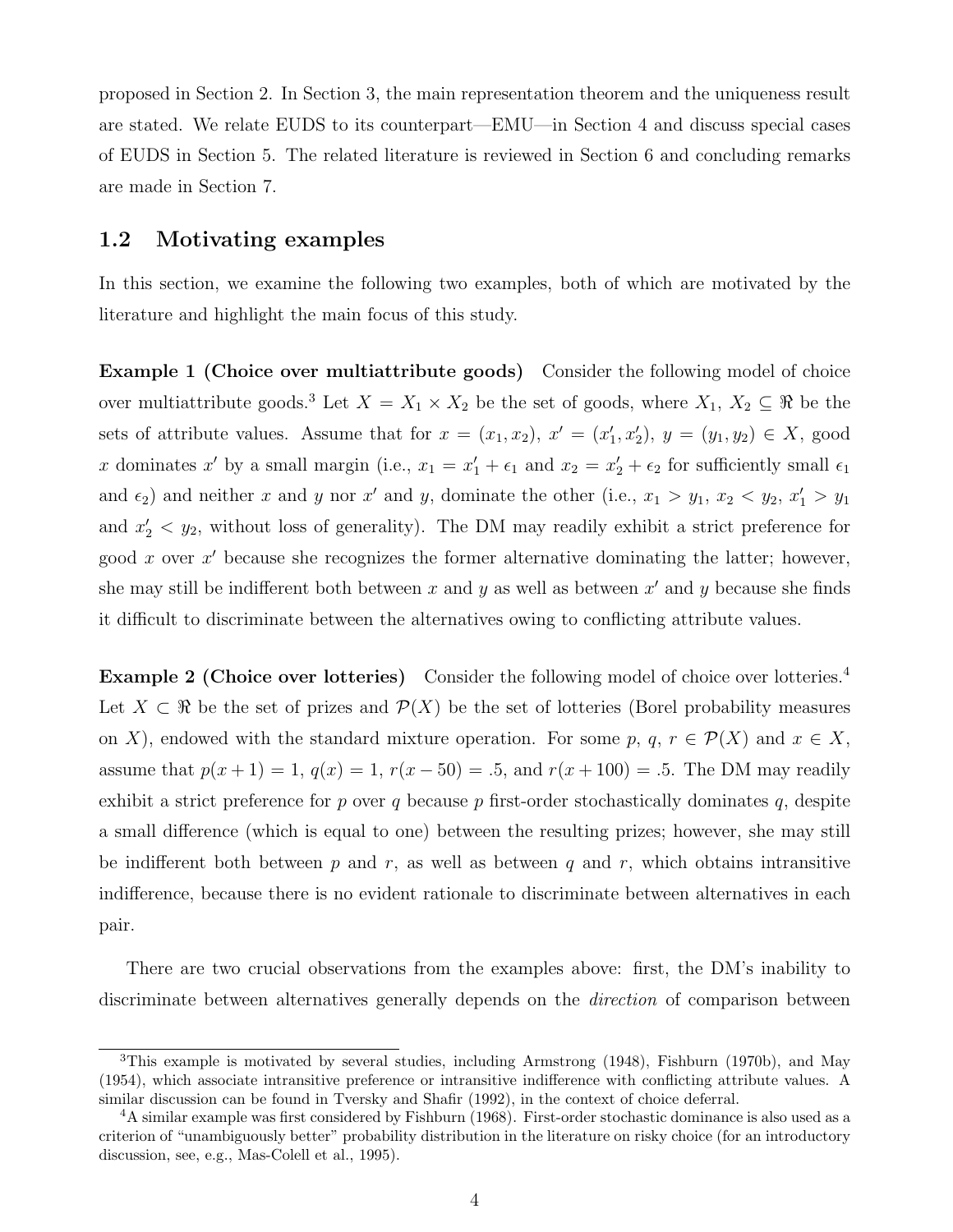alternatives, which cannot be explained by the semiorder/interval order approach. In particular, intransitive indifference would seem less likely to occur for choice between dominating and dominated alternatives (in an appropriate sense), whereas it would be more likely for choice between mutually undominated alternatives.<sup>5</sup> This view conforms with many theoretical and experimental studies (Armstrong, 1939, 1948, 1950; Fishburn, 1968, 1970b; Tversky, 1969; Tversky and Shafir, 1992) and is reminiscent of incomplete preferences resulting from conflicting beliefs or tastes (Bewley, 1986; Dubra et al., 2004; Ok et al., 2012). Second, the strict upper and strict lower contour sets in these examples can naturally be assumed as *convex*, which is often assumed in the classical demand theory and decision theory.<sup>6</sup> Suppose in the multiattribute good choice example that both alternatives *z* and *z ′* dominate *w*. Then, the DM would readily exhibit a strict preference for a mixture of *z* and *z ′* to *w* because the former alternative also dominates the latter. Similarly, if both *p* and *p ′* first-order stochastically dominate *q*, in the second example, a mixture of *p* and *p ′* would also first-order stochastically dominate *q*, which renders the resulting lottery strictly preferred to *q*. Accordingly, both examples are consistent with convex strict upper and strict lower contour sets.

# **2 Preliminaries and axioms**

Let X be a compact metric space of prizes. The set of lotteries (Borel probability measures) on *X* endowed with the weak convergence topology is denoted by  $P(X)$ , and the set of all continuous functions on *X*, which is topologized by the sup-norm, is denoted by  $C(X)$ . Let  $ca(X)$  be the set of all Borel signed measures on  $X$ .<sup>7</sup> Because X is compact,  $ca(X)$  (endowed with the total variation norm) is isometrically isomorphic to the topological dual of  $C(X)$ (endowed with the sup norm). Accordingly, we regard  $ca(X)$  as being endowed with the weak<sup>\*</sup>topology, which generates the standard weak convergence topology when it is restricted to  $\mathcal{P}(X)$ .

We refer to generic elements  $p, q, r, \ldots \in \mathcal{P}(X)$  as *alternatives* and assume a binary relation *≻* over *P*(*X*), which we refer to as the *strict preference*, i.e., *p ≻ q* implies that alternative *p* is *definitely* preferred to *q*. We also define the indifference relation *∼* such that for all *p*, *q ∈*  $P(X)$ ,  $p \sim q$  if neither  $p \succ q$  nor  $q \succ p$ . Accordingly, we interpret  $p \sim q$  as alternatives *p* and *q* that are unable to be discriminated, rather than being found equally desirable. We define the

<sup>&</sup>lt;sup>5</sup>Indeed, May (1954) suggests that "... it [his experiment] does not prove that individual patterns are always intransitive. It does, however, suggest that where choice depends on conflicting criteria, preference patterns *may* be intransitive unless one criterion dominates" (p. 7).

<sup>6</sup>For an introductory discussion on convexity in the classical demand theory, see, e.g., Mas-Colell et al. (1995).

 ${}^{7}$ Note that ca(*X*) = span( $P(X)$ ).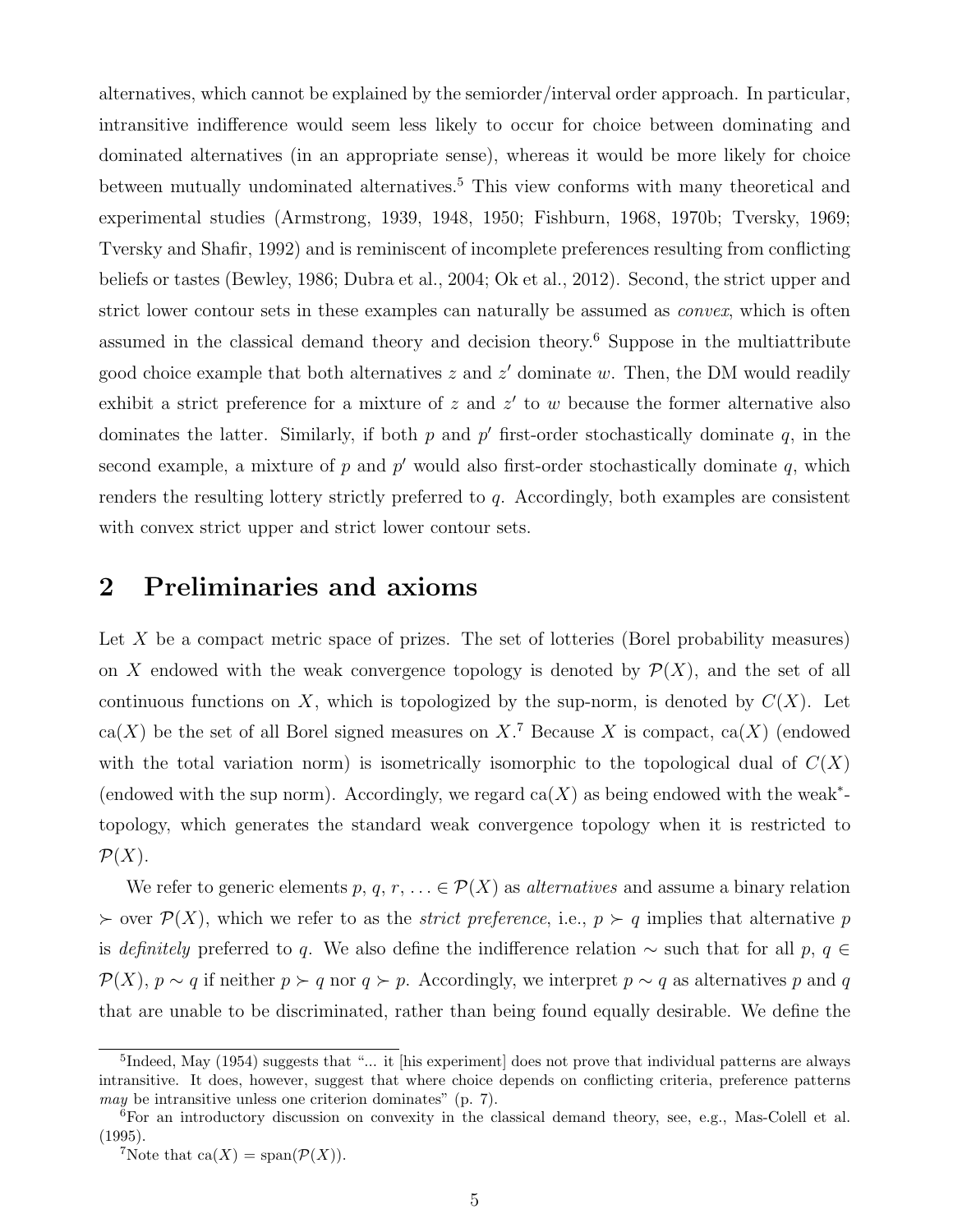weak preference  $\succsim$ , so that for all  $p, q \in \mathcal{P}(X)$ ,  $p \succsim q$  if  $p \succ q$  or  $p \sim q$ , and thus,  $\succsim$  is complete. In the following analysis, we use the symbols ≿ and (*≻, ∼*) interchangeably. Next, for all *p*, *q*  $\in \mathcal{P}(X)$  and  $\alpha \in [0,1], \alpha p + (1-\alpha)q$  denotes the mixture of *p* and *q* with probability  $\alpha$ , i.e., a randomization between probability distributions generated by *p* and *q*. Finally, we define the strict upper and lower contour sets  $U_p(\succ)$  and  $L_p(\succ)$ , given  $p \in \mathcal{P}(X)$ , respectively, by  $U_p(\succ)$ *≡ {q ∈ P*(*X*) : *q ≻ p}* and *Lp*(*≻*) *≡ {q ∈ P*(*X*) : *p ≻ q}*.

We impose the following axioms on the pair of binary relations  $(\succ, \sim)$ .

#### **Axiom 1 (Strict partial order)**  $\rightarrow$  is irreflexive and transitive.

This axiom states that *≻* is a *strict partial order* (Suppes, 1957), which is more general than the classes of intransitive indifference models considered in the literature, such as a semiorder (Luce, 1956) and an interval order (Fishburn, 1970a). Intuitively, strict preference *≻* satisfies transitivity because it implies the definite preference of the DM, as we mentioned earlier. Axiom 1 also implies that indifference *∼* is reflexive, i.e., *p ∼ p* for all *p ∈ P*(*X*); however, *∼* is *not* necessarily transitive because indifference in our model denotes the absence of a strict preference rather than equal desirability. Accordingly, the DM may still strictly prefer alternative *p* to *r* even when she is indifferent between *p* and *q*, as well as between *q* and *r*.

Our second axiom is the standard form of continuity, which is stated with respect to the strict preference *≻*.

**Axiom 2 (Archimedean continuity)** For all  $p, q, r \in \mathcal{P}(X)$ ,  $\{\alpha \in [0, 1]: \alpha p + (1 - \alpha)q \succ r\}$ and  $\{\alpha \in [0, 1]: \alpha p + (1 - \alpha)q \succ r\}$  are open.

The continuity axiom assumed here is weaker than Dubra et al.'s (2004), although the proof of our main theorem applies an argument similar to theirs.<sup>8</sup> This is because our utility function *u* only carries a one-directional implication (i.e., for all  $p, q \in \mathcal{P}(X), p \succ q$  implies that  $\int_X u(x) dp$  $>$   $\int_X u(x) dq$ , but  $\int_X u(x) dp > \int_X u(x) dq$  does *not* imply that  $p \succ q$ , and its existence can be proven without assuming a stronger continuity axiom. Put differently, Axiom 2 is mainly used to construct the JND function *δ*.

Next, we need certain forms of independence to derive an expected utility function. However, it is known that the standard independence axiom may be too strong to retain intransitive indifference.<sup>9</sup> Accordingly, we consider the following three forms of independence weakening:

<sup>&</sup>lt;sup>8</sup>Their continuity axiom states that for all sequences of lotteries  $(p_n)_{n=1}^{\infty}$  and  $(q_n)_{n=1}^{\infty}$ ,  $p_n \ge q_n$  for all *n* implies that  $\lim_{n\to\infty} p_n \gtrsim \lim_{n\to\infty} q_n$ .

<sup>&</sup>lt;sup>9</sup>As Fishburn (1968) indicates, the standard independence axiom imposed on a semiorder on the set of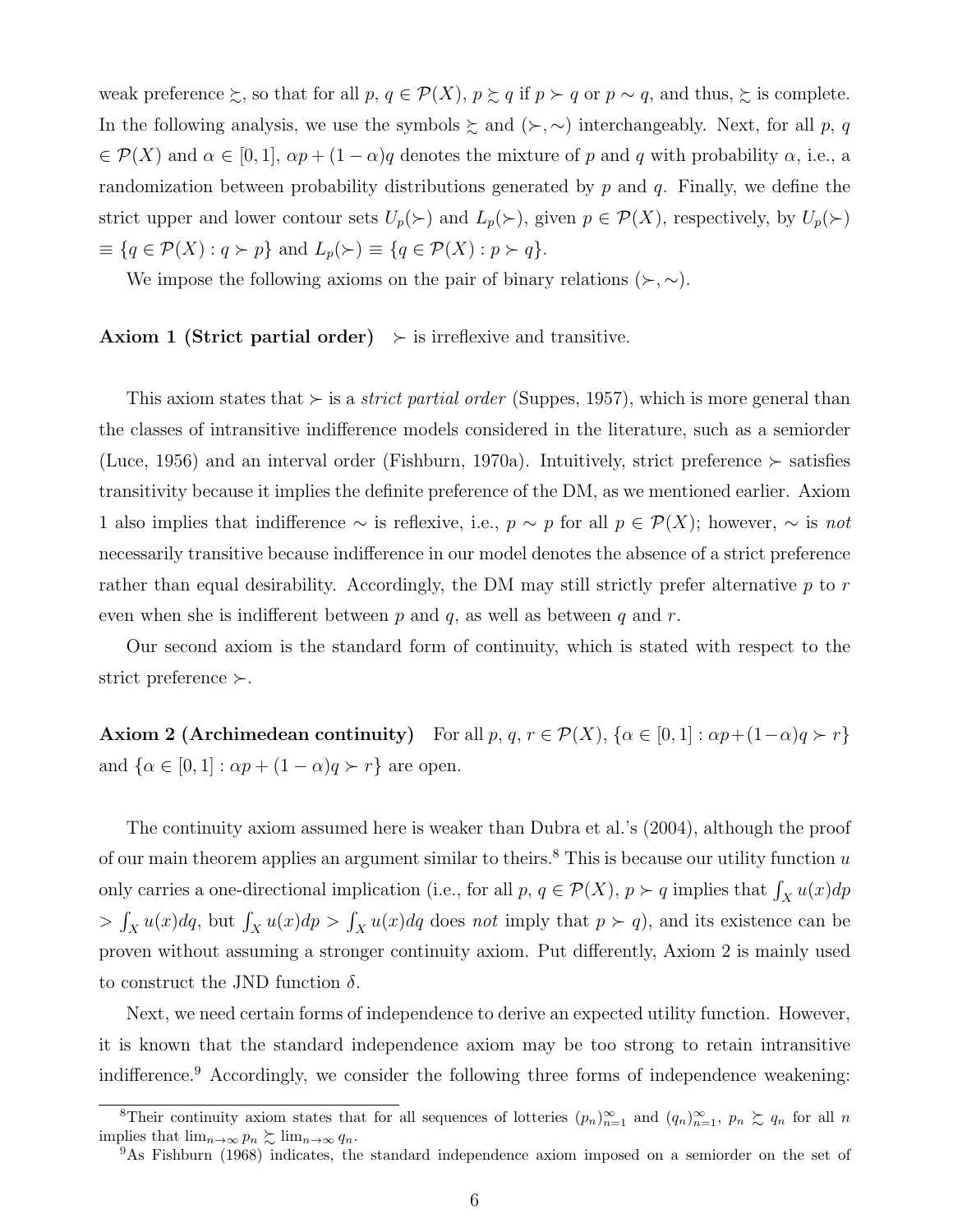the first one allows a strict preference to be altered into indifference by mixing two alternatives with another one, while it preserves indifference.

**Axiom 3 (Irresolute independence)** For all *p*,  $q, r \in \mathcal{P}(X)$  and  $\alpha \in (0,1)$ , the following statements hold:

(a)  $p \succ q$  implies  $\alpha p + (1 - \alpha)r \succsim \alpha q + (1 - \alpha)r$ ; (b)  $p \sim q$  implies  $\alpha p + (1 - \alpha)r \sim \alpha q + (1 - \alpha)r$ .

Axiom 3 is equivalent to the standard independence axiom, except that a *weak* preference  $\alpha p + (1 - \alpha)r \ge \alpha q + (1 - \alpha)r$ , instead of a strict preference, is assumed in the latter half of condition (a). To explain its implication, suppose that alternative *p* is strictly preferred to *q* and these alternatives are mixed with a third alternative *r*. The first case covered by Axiom 3(a) admits a strict preference for alternative  $p' \equiv \alpha p + (1 - \alpha)r$  to  $q' \equiv \alpha q + (1 - \alpha)r$  because the DM is entirely definite about the strict preference for alternative *p* to *q*, even after mixing with *r*. However, the second case assumes *indifference* between *p ′* and *q ′* because mixing alternatives with alternative  $r$  may obscure the strict preference for  $p$  to  $q$ . In contrast, condition (b) confirms indifference between  $p'$  and  $q'$  once indifference between  $p$  and  $q$  has occurred, because the latter condition assumes the indistinguishability of the alternatives.

Note that we obtain  $p' - q' = \alpha(p - q)$  by definition, i.e., mixing alternatives p and q with alternative *r* retains the direction of the signed measure (i.e.,  $p - q$ ) generated by them, while reducing the distance between the alternatives. Accordingly, Axiom 3 offers a behavioral implication for direction-dependent sensitivity by characterizing the discrimination between alternatives in a certain direction.

The second weakening of independence elaborates the structure of strict preference.

**Axiom 4 (Strict preference convexity)** For all *p*, *q*, *p'*,  $q' \in \mathcal{P}(X)$  and  $\alpha \in [0,1], p \succ q$ and  $p' \succ q'$  imply  $\alpha p + (1 - \alpha)p' \succ \alpha q + (1 - \alpha)q'.$ 

Axiom 4 renders the mixture of strictly preferred alternatives (i.e., *p* and *p ′* ) strictly preferred to the mixture of strictly less preferred alternatives (i.e., *q* and *q ′* ), which implies that the DM regards hedging between the former alternatives as more valuable than that between the latter. Letting  $q = q'$  in Axiom 4 derives the convexity of strict upper contour sets  $U_p(\succ)$  for all  $p \in \mathcal{P}(X)$ , which carries an implication similar to that of convex indifference curves in the

lotteries eliminates intransitivity of indifference, which results in a weak order.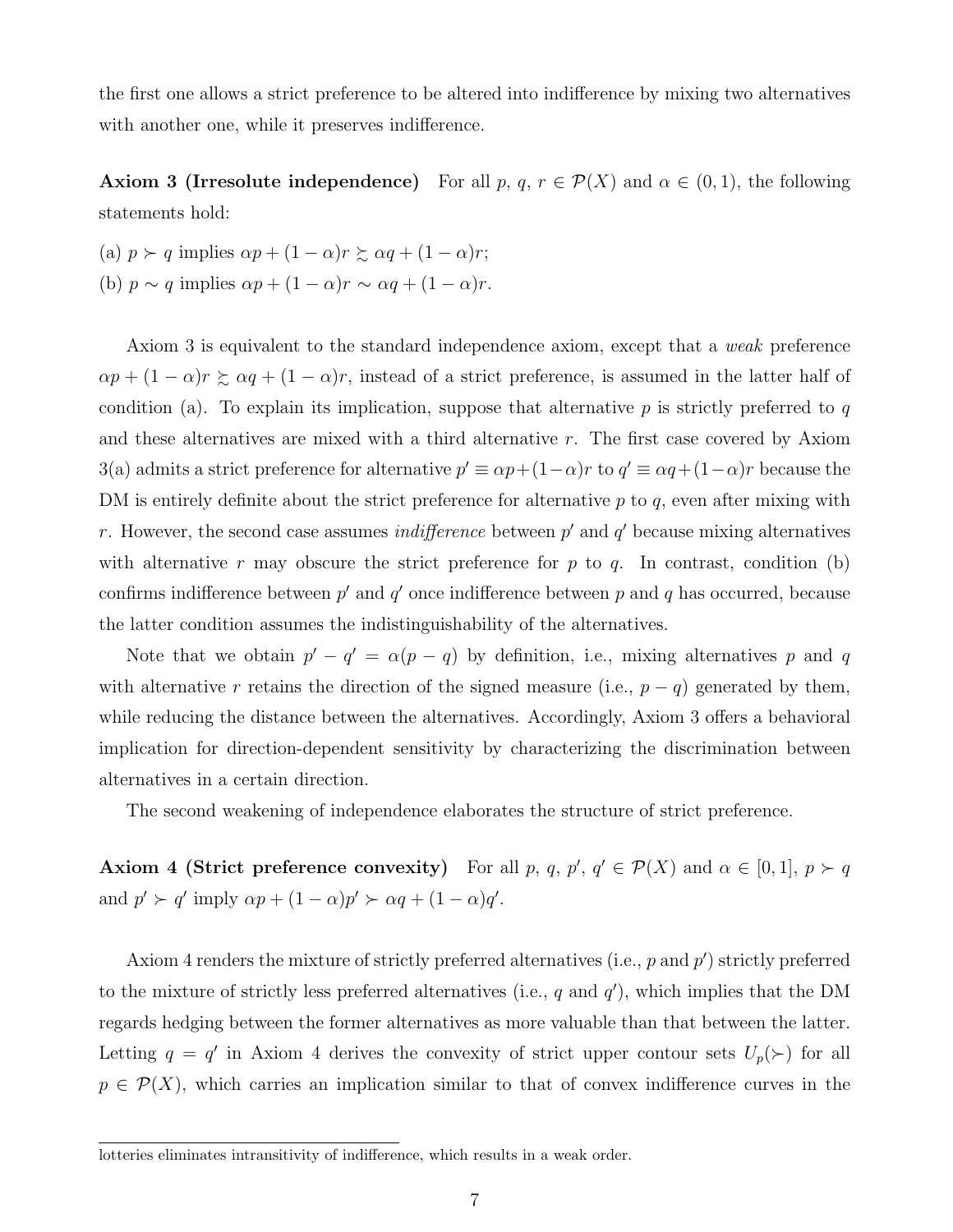classical demand theory wherein diversification is valuable.<sup>10</sup> Likewise, letting  $p = q'$  obtains the convexity of strict lower contour sets  $L_p(\succ)$  for all  $p \in \mathcal{P}(X)$ .

Axiom 4 is implied by the standard independence axiom. However, we still need this axiom because our irresolute independence axiom only obtains a *weak* preference between the mixtures, i.e., we may have  $\alpha p + (1 - \alpha)p' \sim \alpha q + (1 - \alpha)q'$ , even if  $p > q$  and  $p' > q'$ , and thus, we need to clarify that the strict preference holds in this case. Through a motivation similar to ours, Fishburn (1968) and Nakamura (1988) also consider Axiom 4 as a weakening of independence to characterize intransitive indifference.

The final weakening of independence establishes a more elaborate structure for the indifference relation.

**Axiom 5 (Balanced indifference)** For all *p*, *q*, *p*<sup>*'*</sup>, *q*<sup>*'*</sup>  $\in \mathcal{P}(X)$ , if  $p \sim q$  and  $\frac{1}{2}p + \frac{1}{2}$  $\frac{1}{2}p' =$ 1  $\frac{1}{2}q + \frac{1}{2}$  $\frac{1}{2}q'$ , then  $p' \sim q'$ .

The intuition behind this axiom is as follows: suppose that the DM is unable to discriminate between *p* and *q*, i.e.,  $p \sim q$ . Then,  $\frac{1}{2}p + \frac{1}{2}$  $\frac{1}{2}p' = \frac{1}{2}$  $rac{1}{2}q + \frac{1}{2}$  $\frac{1}{2}q'$  implies that the change from *p* to *q* can be precisely compensated by the change from  $p'$  to  $q'$ . Axiom 5 states that for such  $p, q, p'$ , and *q*<sup>*'*</sup>, the DM should also naturally regard *p*<sup>*'*</sup> and *q*<sup>*'*</sup> as indistinguishable, which obtains  $p' \sim q'$ .

Because  $\frac{1}{2}p + \frac{1}{2}$  $\frac{1}{2}p' = \frac{1}{2}$  $rac{1}{2}q + \frac{1}{2}$  $\frac{1}{2}q'$  is equivalent to  $p - q = p' - q'$  (the latter equation is between the signed measures, i.e.,  $p - q$ ,  $p' - q' \in ca(X)$ ), Axiom 5 renders the indifference relation invariant with respect to a parallel shift, i.e.,  $p \sim q$  and  $p - q = p' - q'$  imply that  $p' \sim q'$ . The latter condition also entails that strict upper and strict lower contour sets given alternative *p*, i.e.,  $U_p(\succ)$  and  $L_p(\succ)$ , are symmetric.<sup>11</sup>

This axiom is similar to those assumed in the literature to obtain an additively separable preference representation (e.g., Hyogo, 2007; Karni, 2004); however, our approach differs from the latter approach in the following two respects: first, we use Axiom 5 to specify the indifference relation (and thus, the JND function) rather than the additive separability of preference representation as they do. Second, unlike their approach, we require *equivalence*, not indifference, between  $\frac{1}{2}p + \frac{1}{2}$  $\frac{1}{2}q'$  and  $\frac{1}{2}q+\frac{1}{2}$  $\frac{1}{2}p'$  because our model generally admits thick indifference curves, and thus, we need to precisely measure the compensation effect on the indifference relation.

Finally, our final axiom is nontriviality, i.e., there exists at least one alternative pair, one of

<sup>10</sup>We should note, however, that Axiom 4 only implies the convexity of *strict* upper contour sets whereas the classical demand theory usually assumes the convexity of *weak* upper contour sets, which can be translated into our framework that  $p \succeq r$  and  $q \succeq r$  entails that  $\alpha p + (1 - \alpha)q \succeq r$  for all p,  $q, r \in \mathcal{P}(X)$  and  $\alpha \in (0, 1)$ . This is because our model allows for  $r > \alpha p + (1 - \alpha)q$ , even if  $p \sim r$  and  $q \sim r$ , to accommodate intransitive indifference.

<sup>&</sup>lt;sup>11</sup>By the definition of indifference,  $p \succ q$  and  $p - q = q - r$  imply that  $q \succ r$ , for all  $p, q, r \in \mathcal{P}(X)$ .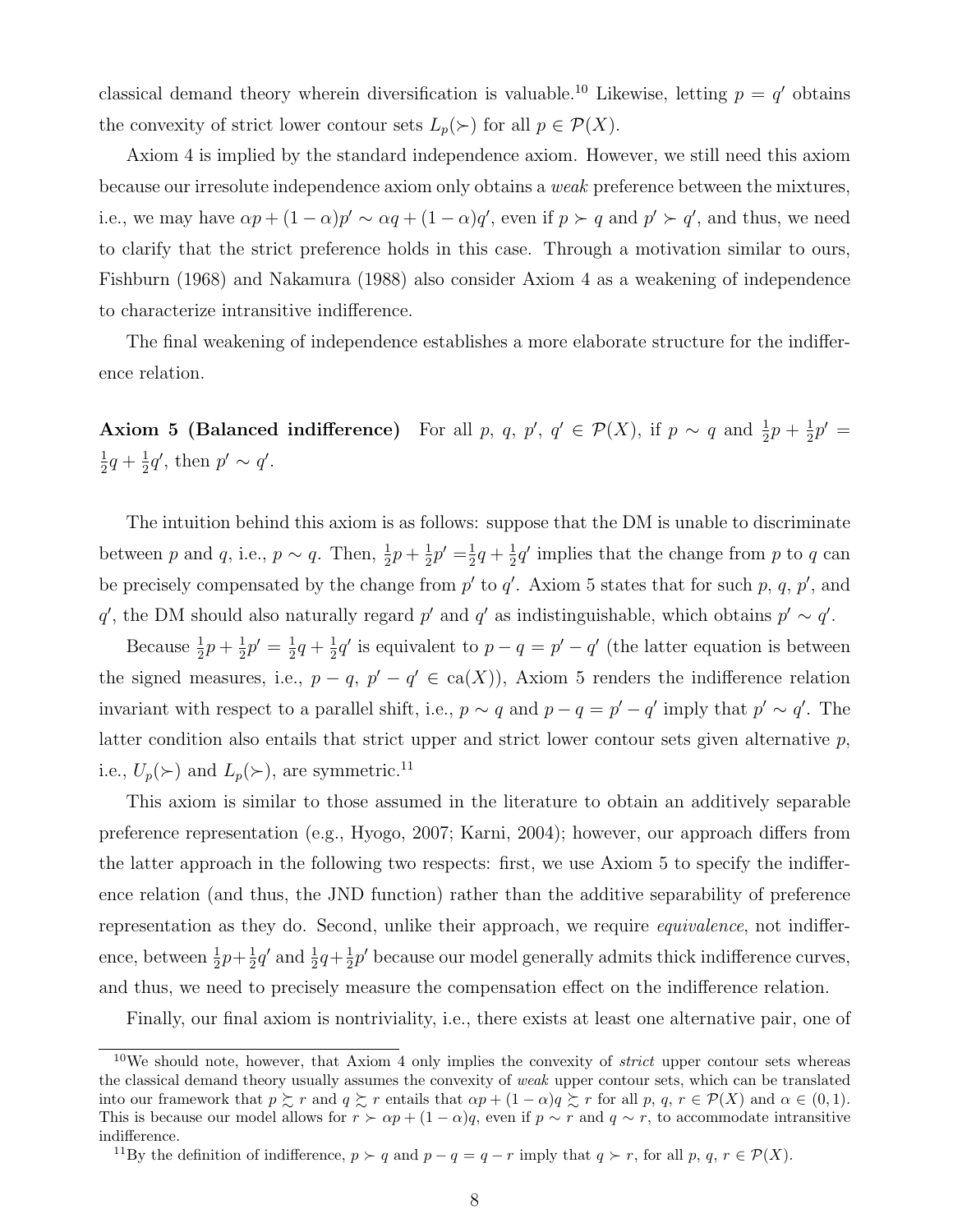which is strictly preferred to the other. We omit the explanation for this axiom because it is standard.

**Axiom 6 (Nontriviality)** There exist  $p, q \in \mathcal{P}(X)$  such that  $p \succ q$ .

### **3 Main theorem**

In this section, we state our main theorem. Thus, we first define two components of our preference representation—the *utility function* and the *JND function*.

First, a utility function partly represents the strict preference as follows:

**Definition 1 (Utility function)** For the strict preference  $\succ$ , a function  $u \in C(X)$  is referred to as the *utility function of*  $\succ$  if for all  $p, q \in \mathcal{P}(X), p \succ q$  implies that  $\int_X u(x) dp > \int_X u(x) dq$ .

Definition 1 is an extension of Luce's (1956) utility function to risky alternatives. In particular, we do *not* assume that if  $\int_X u(x)dp > \int_X u(x)dq$ ,  $p \succ q$ , unlike a utility function representing a weak order.

Next, a JND function denotes the minimum utility difference that allows the DM to discriminate between alternatives. Let  $H(u) = \{(p, q) : p, q \in \mathcal{P}(X), \int_X u(x) dp \ge \int_X u(x) dq\}$ , i.e.,  $H(u)$  is the set of alternative pairs  $(p, q)$ , wherein *p* has a higher expected utility than *q*, given a utility function *u*.

**Definition 2 (JND function)** For a utility function  $u \in C(X)$ , a function  $\delta : \mathcal{P}(X) \times$  $P(X) \to \mathbb{R}_+$  is referred to as the *JND function given u* if it satisfies the following conditions: (a)  $\delta(p,q) = \delta(p',q')$  for all p, q, p',  $q' \in \mathcal{P}(X)$  and  $\lambda > 0$  such that  $p - q = \lambda(p' - q')$ ; (b)  $\delta(\alpha p + (1 - \alpha)p', q) \leq \alpha \delta(p, q) + (1 - \alpha) \delta(p', q)$  for all p,  $p', q \in \mathcal{P}(X)$  and  $\alpha \in [0, 1]$ ;

(c)  $\delta(p,q) = +\infty$ , if  $(p,q) \notin H(u)$  or  $\delta(p,q) \ge \sup_{p,q \in \mathcal{P}(X)} (\int_X u(x) dp - \int_X u(x) dq)$ .

Condition (a) denotes the *direction-dependence* of the JND function  $\delta$ , i.e., for all  $p, q, p', q'$  $\in \mathcal{P}(X)$ ,  $\delta(p,q) = \delta(p',q')$  whenever the signed measure *p* – *q* parallels  $p' - q'$ . Next, condition (b) implies that for an arbitrary  $q \in \mathcal{P}(X)$ ,  $\delta(\cdot, q)$  is concave, which follows from Definition 3 below that strict upper contour sets are convex. Finally, condition (c) states that  $\delta$  takes an infinite value for alternative pairs  $(p, q)$  if *p*'s expected utility is lower than *q*'s or  $\delta$  exceeds the supremum of the possible utility difference; accordingly, the JND function is well-defined.

Now, integrating the ideas explained above, we indicate our preference representation.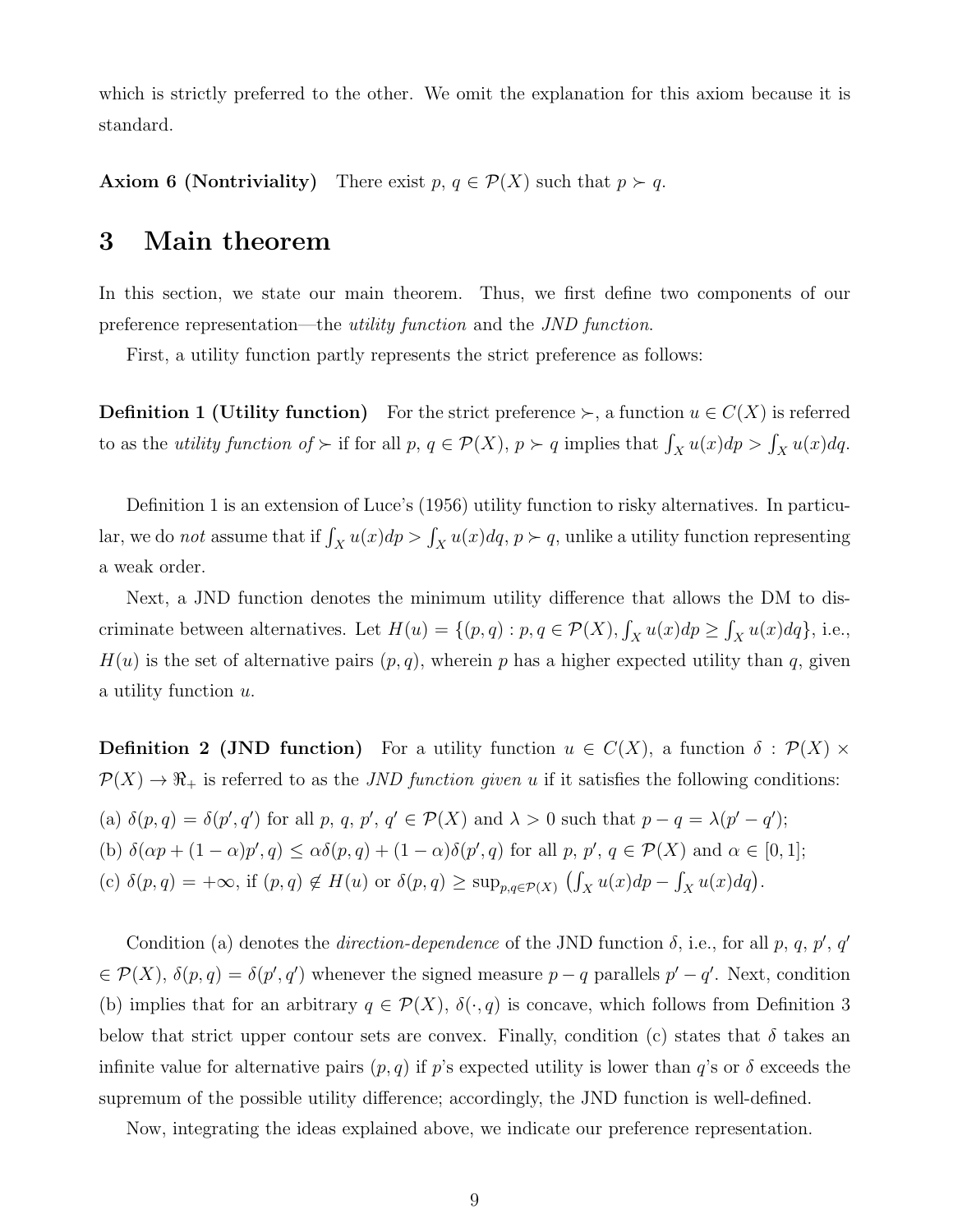**Definition 3 (Expected utility with direction-dependent sensitivity)** For a utility function *u* and a JND function *δ*, the function pair (*u, δ*) is referred to as the EUDS representation of  $(\succ, \sim)$  if it satisfies the following conditions:

- (a) for all  $p, q \in \mathcal{P}(X), p \succ q$  if and only if  $\int_X u(x) dp > \int_X u(x) dq + \delta(p, q)$ ;
- (b) for all  $p, q \in \mathcal{P}(X), p \sim q$  if and only if  $\int_X u(x) dq \delta(q, p) \le \int_X u(x) dp \le \int_X u(x) dq + \delta(p, q)$ .

Definition 3 implies that both weak and strict preferences can be specified by the *combination* of utility and sensitivity functions: condition (a) ensures that the strict preference for *p* over *q* holds if and only if the difference in expected utility,  $\int_X u(x)dp - \int_X u(x)dq$ , is greater than the value  $\delta(p,q)$  of the JND function, in which case the DM can successfully discriminate between alternatives *p* and *q*. In contrast, condition (b) implies that *p* and *q* are indifferent if and only if  $\int_X u(x)dp - \int_X u(x)dq$  is within the range of  $-\delta(q, p)$  and  $\delta(p, q)$ .

This definition evidently indicates that EUDS is direction-dependent, i.e., for alternatives *p* and *q*, whether a strict preference or indifference holds depends not only on the difference in the expected utility between *p* and *q* but also on the direction of the signed measure  $p - q$ . The latter property embodies intransitive indifference that we discuss in the motivating examples in the Introduction.

The next theorem is the main result of this study.

**Theorem 1** The following statements are equivalent.

- (a) Preference pair  $(\succ, \sim)$  satisfies Axioms 1–6.
- (b) Preference pair  $(\succ, \sim)$  admits an EUDS representation  $(u, \delta)$ .

A proof sketch is presented as follows (for detailed proof, see the Appendix): first, we define  $D(\succ) \equiv cl(\{\lambda(p-q) : p, q \in \mathcal{P}(X), \lambda > 0, p \succ q\}) \subseteq ca(X),$  i.e.,  $D(\succ)$  is the closure of the cone generated by signed measures *p−q*, wherein *p* is strictly preferred to *q*. Irresolute independence, strict preference convexity, and other axioms follow that  $D(\succ)$  is a closed convex cone,  $p \succ q$ implies that  $p - q \in D(\succ)$ , and  $p - q \in D(\succ)$  implies that  $p \succsim q$ , i.e., all the conditions run parallel (Lemma 1). Next, we define  $\mathcal{U} \equiv \{u \in C(X) : \int_X u(x) d\mu \ge 0 \text{ for all } \mu \in D(\succ)\}\$ , which is a nonempty closed convex cone in  $C(X)$ . Based on the Hahn–Banach separation theorem,  $\int_X u(x) dp \geq \int_X u(x) dq$  for all  $u \in \mathcal{U}$  implies that  $p - q \in D(\succ)$ , and thus,  $p \succsim q$  (Lemma 2). Now, take any  $u \in \mathcal{U}$ , then *u* serves as a utility function because  $\int_X u(x) dp > \int_X u(x) dq$  implies that  $p \geq q$ . Finally, we derive the JND function  $\delta$  with the help of irresolute independence and Archimedean continuity (Lemma 3), which concludes the proof.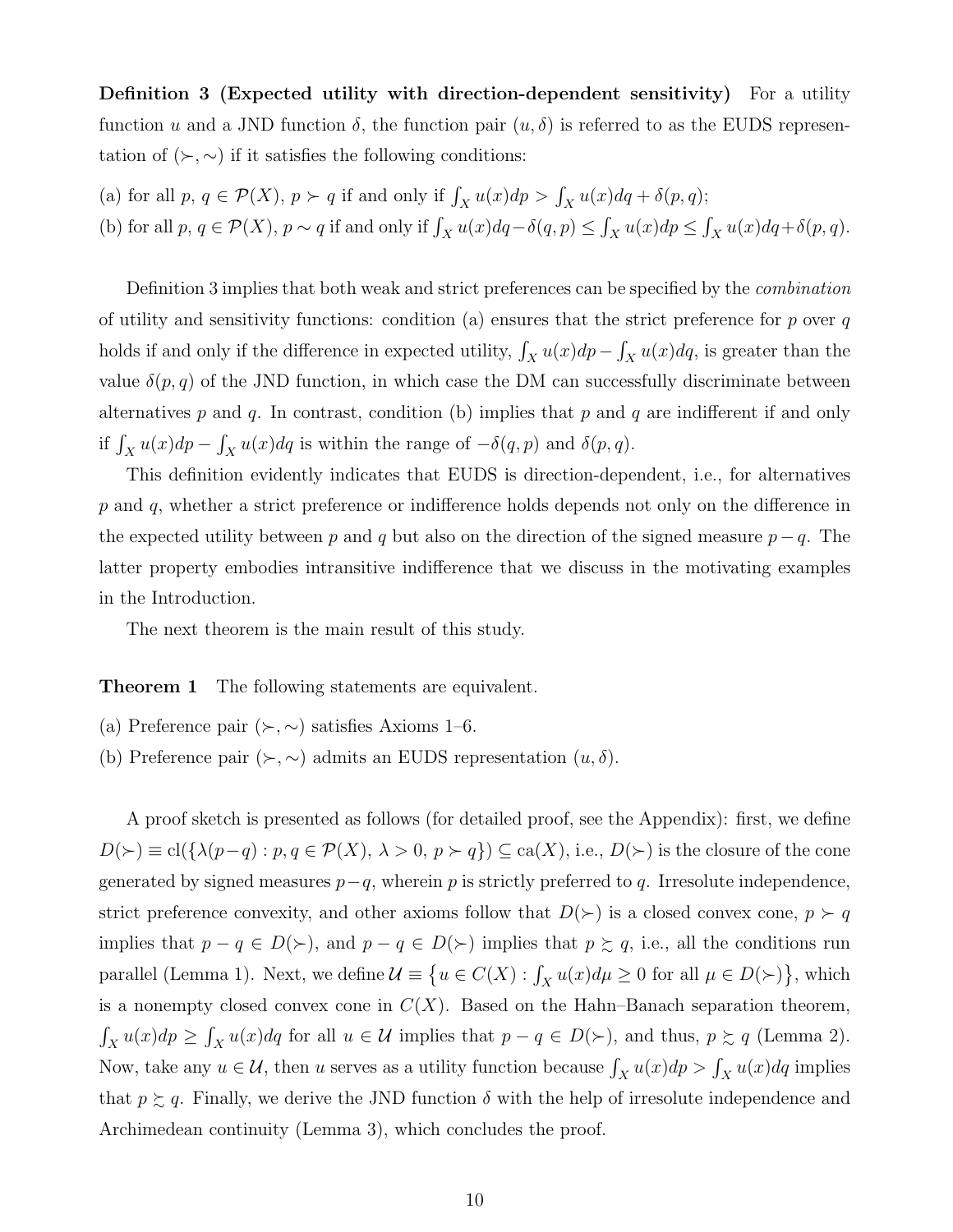Next, we state our uniqueness result. To this end, we define an operator  $\langle \cdot \rangle : 2^{C(X)} \to 2^{C(X)}$ as  $\langle V \rangle \equiv$  cl(cone( $V$ ) +  $\{\theta \mathbf{1}_X\}_{\theta \in \Re}$ ) for all  $V \subseteq C(X)$ , following Dubra et al.'s (2004) approach. The next theorem indicates that the set of possible utility functions, which we refer to as  $\mathcal{U} \subseteq$  $C(X)$ , is unique under this operation. We write  $\delta_u$  to denote the JND function given a  $u \in$  $C(X)$ , wherein EUDS  $(u, \delta_u)$  represents  $\succsim$ .

**Theorem 2** There exists a closed and convex  $\mathcal{U} \subseteq C(X)$ , such that  $(\succ, \sim)$  admits an EUDS representation  $(u, \delta)$  if and only if  $u \in \langle \mathcal{U} \rangle$ . Moreover, for each  $u \in \langle \mathcal{U} \rangle$ ,  $\delta_u$  is unique.

This theorem indicates that there may be multiple utility functions *u* (and the corresponding JND functions  $\delta_u$ ) that represent the preference, but the set  $\mathcal U$  of such utility functions is essentially unique. This is because the indifference curves in our model are generally thick, and they admit multiple hyperplanes that separate strict upper and lower contour sets, and each *u ∈ U* corresponds to such hyperplanes.

Note that if *U* is a singleton, i.e.,  $\mathcal{U} = \{u\}$  for some  $u \in C(X)$ , the uniqueness result is reduced to that of the standard expected utility, i.e., uniqueness up to a positive affine transformation. Similarly, we can also obtain the uniqueness in the usual sense for a nonsingleton *U* by restricting our attention to a  $u \in U$  with a specific property, such as the centroid of convex cone  $U$ , in the case of  $X$  being a Euclidean space.

In the remainder of this section, we explain the examples considered in the Introduction by using EUDS.

**Example 1' (Choice over multiattribute goods, revisited)** Assume, for simplicity, an additive separable and linear utility function, i.e., there exist some  $a_1, a_2 > 0$  such that  $u(z_1, z_2)$  $= a_1z_1 + a_2z_2$  for all  $z = (z_1, z_2) \in X$ . For all  $v = (v_1, v_2)$ ,  $w = (w_1, w_2) \in X$  (which can be considered as degenerate lotteries), define  $\delta(v, w) = 0$  if *v* dominates *w* (i.e.,  $v_1 > w_1$  and  $v_2 >$  $w_2$ ) and  $\delta(v, w) = +\infty$  if neither *v* nor *w* dominates the other. Then, for *x*, *x'*, *y*  $\in X$  defined in Example 1, we obtain  $x \succ x'$ ,  $x \sim y$ , and  $x' \sim y$ . We can also extend  $\delta$  to  $\mathcal{P}(X) \times \mathcal{P}(X)$ , so that all the conditions in Definition 2 are satisfied; in particular,  $\delta(\cdot, q)$  is naturally assumed to be a concave function.

**Example 2' (Choice over lotteries, revisited)** Assume that  $u(x)$  is increasing with respect to  $x \in X$  (note that  $X \subset \mathbb{R}$ ) and that for all  $p', q' \in \mathcal{P}(X)$ ,  $\delta(p', q') = 0$  if lottery p' first-order stochastically dominates  $q'$  and  $\delta(p', q') = +\infty$  otherwise. Then, for  $p, q, r \in \mathcal{P}(X)$  defined in Example 2, we obtain  $p \succ q$ , whereas  $p \sim r$  and  $q \sim r$ . Again, this configuration is compatible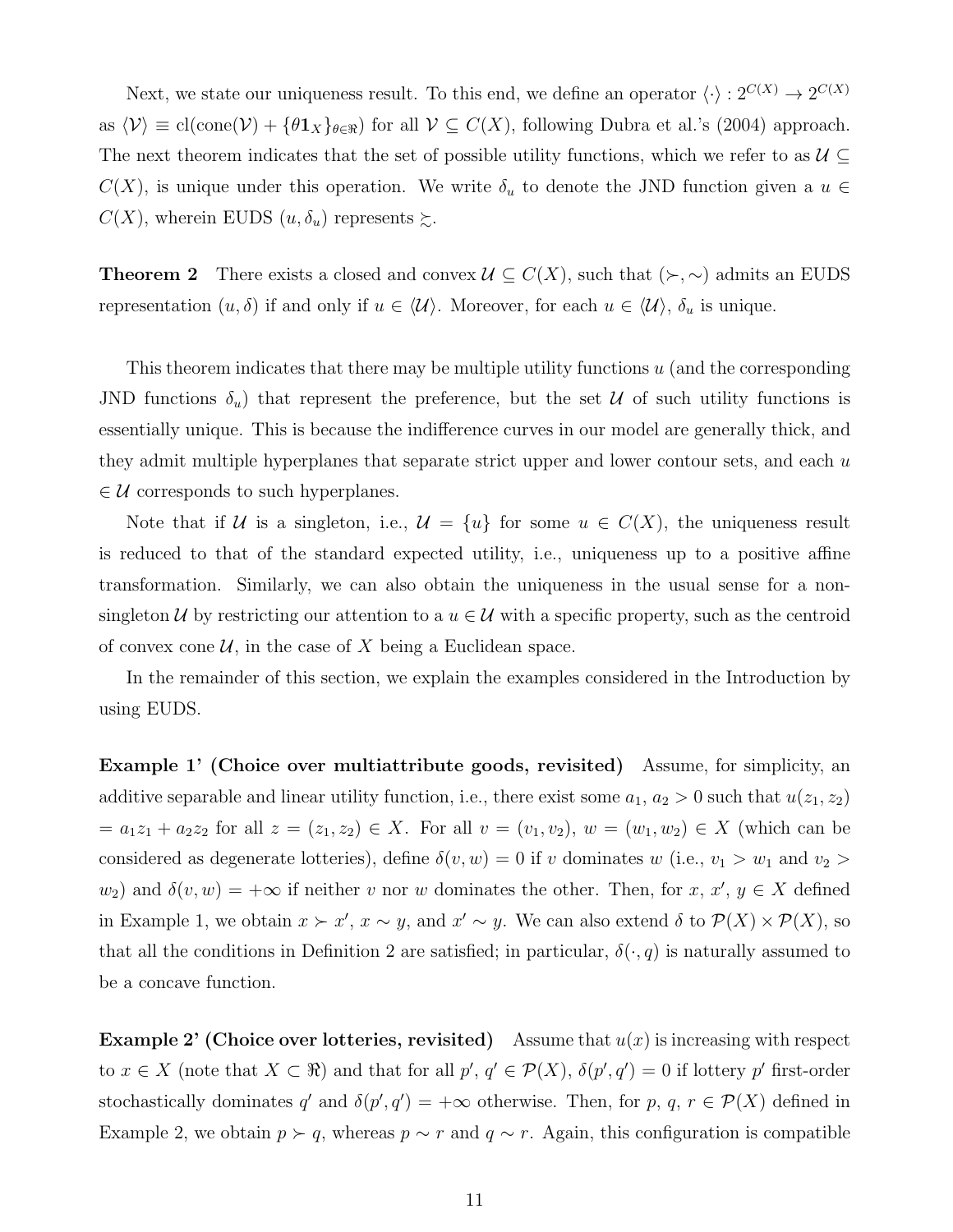with the conditions in Definition 2, especially, the concavity of  $\delta$ , because the set of lotteries  $p$ that first-order stochastically dominate a given lottery  $q$  is the intersection of upper half-spaces, which is convex.<sup>12</sup>

### **4 Relating EUDS to incomplete preferences**

Up to this point, we have axiomatized EUDS, a representation of intransitive indifference, and obtained its uniqueness. In this section, however, we relate EUDS to an incomplete preference model, which is significant for the following two reasons:

First, a certain type of intransitive indifference in EUDS can be relevant to the indecisiveness between alternatives, which an incomplete preference model assumes: as we mention in the Introduction, intransitive indifference is more likely to occur under conflicting criteria because the DM cannot clearly discriminate between alternatives. However, a similar argument also motivates incomplete preference, wherein conflict among multiple beliefs and utility functions prevent the DM from making a decisive choice (Bewley, 1986; Dubra et al., 2004; Ok et al., 2012). Moreover, the indecisiveness relation in an incomplete preference model is generally intransitive, which bears another similarity to intransitive indifference.

Second, EUDS hardly admits welfare measurement because intransitive indifference may cause a cycle.<sup>13</sup> For example, we have  $x \succ x' \sim y \sim x$  in Example 1' of the previous section. Such a property can be interpreted as a "mistaken" choice and complicates welfare comparison among the alternatives. Accordingly, it is desirable to infer the "true" preference, i.e., the welfarerelevant preference without a cycle. One way to conduct such an exercise is by systematically relating intransitive indifference to an incomplete and transitive preference.

### **4.1 Transitive core of EUDS**

To relate EUDS to an incomplete preference, we focus on the *transitive core* (Nishimura, 2018) of preference pair  $(\succ, \sim)$  in this section.<sup>14</sup> Readers may suspect that there are other possible ways to relate EUDS to an incomplete preference; in particular, indecisiveness can typically

<sup>&</sup>lt;sup>12</sup>Let  $|X| = n$  and  $F_p$  and  $F_q$  be the cumulative distribution functions generated by lotteries  $p = (p_1, \ldots, p_n)$ and  $q = (q_1, \ldots, q_n)$  ( $p_i$  and  $q_i$  for  $i = 1, \ldots, n$  denote the probability assigned to prize  $x_i$  by  $p$  and *q*), respectively. Then, *p* first-order stochastically dominating *q* implies that  $F_p(x) \leq F_q(x)$  for all  $x \in$ X, which follows that  $\sum_{i=1}^{j} p_i \leq \sum_{i=1}^{j} q_i$ , i.e.,  $\sum_{i=1}^{j} (p_i - q_i) \leq 0$ , for all  $j = 1, ..., n$ . Accordingly, *{p* : *p* first-order stochastic dominates *q}* is convex because it is the intersection of half-spaces in ca(*X*). A similar argument also holds for an infinite *X*.

<sup>&</sup>lt;sup>13</sup>A sequence of alternatives  $(p_i)_{i=1}^n$  is referred to as a *cycle* if  $p_1 \succsim \ldots \succsim p_n \succsim p_1$  with at least one strict preference.

<sup>&</sup>lt;sup>14</sup>The transitive core is also referred to as the *trace* in the theory of semiorders and interval orders (for an extensive survey, see, e.g., Bouyssou and Pirlot, 2005). A similar concept is also considered in the context of incomplete preference (e.g., Galaabaatar and Karni, 2013).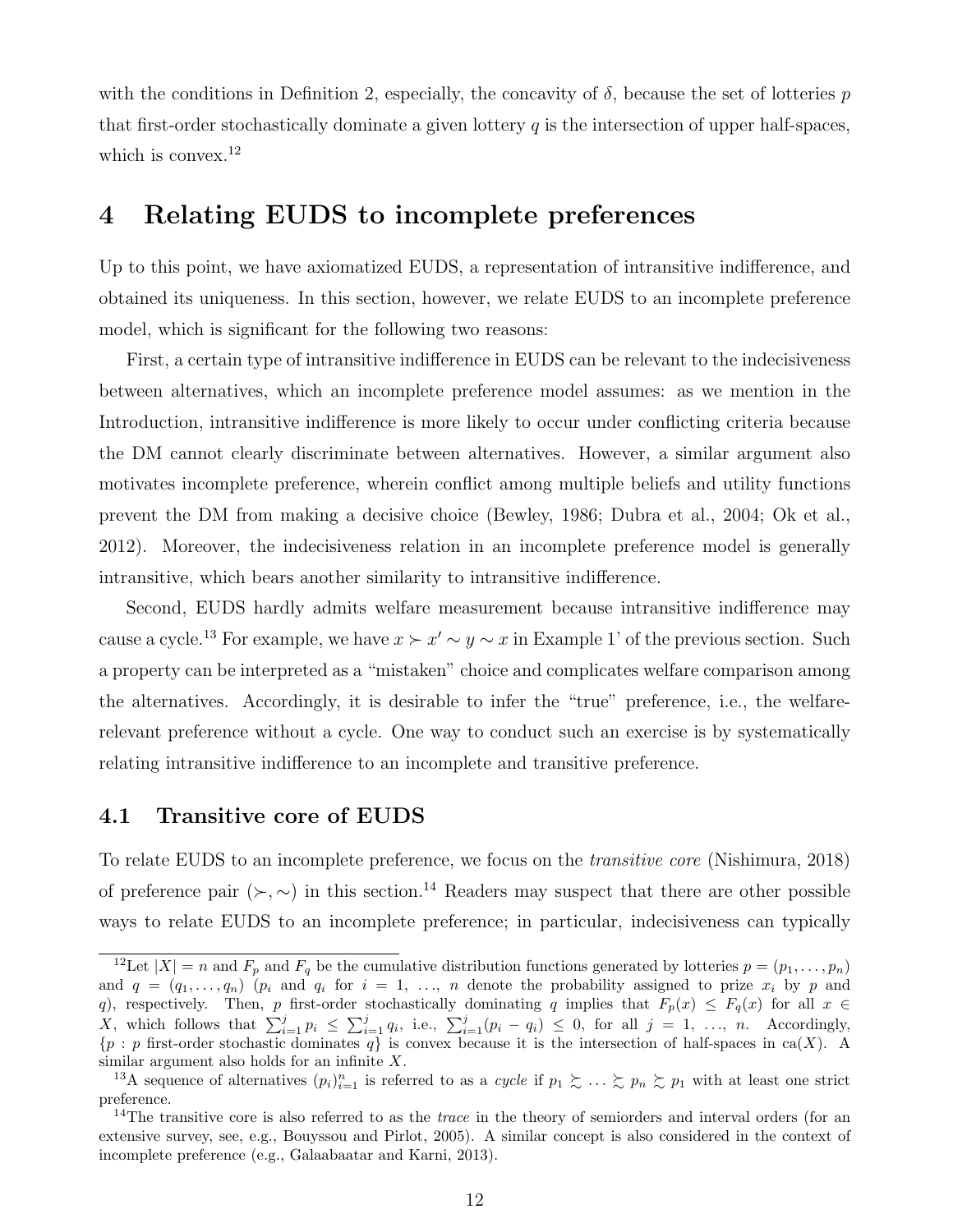be defined by the absence of (weak or strict) preference. However, the latter definition cannot generally distinguish between indifference and indecisiveness because we also define indifference by the absence of strict preference.<sup>15</sup> Moreover, as Nishimura (2018) demonstrates, the transitive core describes the welfare ranking inferred from intransitive indifference, which establishes a foundation for the welfare evaluation of EUDS.

Now, the transitive core of  $(\succ,\sim)$  can be defined as follows:

**Definition 4 (Transitive core)** For any preference pair  $(\succ, \sim)$ , we refer to a binary relation  $\succsim^{\text{TC}}$  as the *transitive core of*  $(\succ, \sim)$  if for all  $p, q \in \mathcal{P}(X)$ ,

$$
p \gtrsim^{TC} q
$$
 if and only if  $\begin{cases} r \gtrsim p \text{ implies } r \gtrsim q \\ q \gtrsim r \text{ implies } p \gtrsim r \end{cases}$  for all  $r \in \mathcal{P}(X)$ .<sup>16</sup>

Nishimura (2018) indicates that the transitive core is generally transitive but possibly incomplete. Accordingly, for all  $p, q \in \mathcal{P}(X)$ , we write  $p \bowtie^{\text{TC}} q$  if neither  $p \succsim^{\text{TC}} q$  nor  $q \succsim^{\text{TC}} q$ *p*.

As a candidate for the transitive core of EUDS, we consider the following incomplete preference model, which is referred to as expected multi-utility (Dubra et al., 2004).

**Definition 5 (Expected multi-utility)** Given a set  $V \subseteq C(X)$ , we refer to  $\gtrsim_V^{\text{EMU}}$  $\frac{EMU}{V}$  as the *EMU preference with*  $V$ , if for all  $p, q \in \mathcal{P}(X)$ ,

$$
p \gtrsim_{\mathcal{V}}^{\text{EMU}} q
$$
 if and only if  $\int_{X} v(x) dp \ge \int_{X} v(x) dq$  for all  $v \in \mathcal{V}$ .

We also denote for all  $p, q \in \mathcal{P}(X), p \bowtie_{\mathcal{V}}^{\text{EMU}} q$  if neither  $p \gtrsim_{\mathcal{V}}^{\text{EMU}}$  $\sum_{\mathcal{V}}^{\text{EMU}} q \text{ nor } q \succsim_{\mathcal{V}}^{\text{EMU}}$ *V p*.

This model characterizes choice under uncertainty, wherein alternative *p* is preferred to *q* only if the utility functions in  $V$  *unanimously* rank p higher than q, whereas the ranking between *p* and *q* is indecisive if such unanimity is not achieved.

The next theorem indicates that the transitive core of an EUDS preference is equivalent to EMU with the set  $U$  of utility functions characterized in Theorem 2.

<sup>&</sup>lt;sup>15</sup>Defining an indecisiveness relation  $\hat{\infty}$  by an absence of strict preference (i.e., for all  $p, q \in \mathcal{P}(X)$ ,  $p \hat{\infty} q$  if and only if neither  $p \succ q$  nor  $q \succ p$ ) in our model obtains the equivalence of  $\hat{\bowtie}$  to the intransitive indifference relation *∼*, which renders indecisiveness and indifference indistinguishable. Alternatively, if we define an indecisiveness relation  $\tilde{\bowtie}$  by weak preference (i.e., for all  $p, q \in \mathcal{P}(X), p \tilde{\bowtie} q$  if and only if neither  $p \succsim q$  nor  $q \succsim p$ ),  $\tilde{\bowtie}$  is empty because  $\succsim$  is complete.

<sup>&</sup>lt;sup>16</sup>Recall that  $p \succeq q$  indicates  $p \succ q$  or  $p \sim q$ .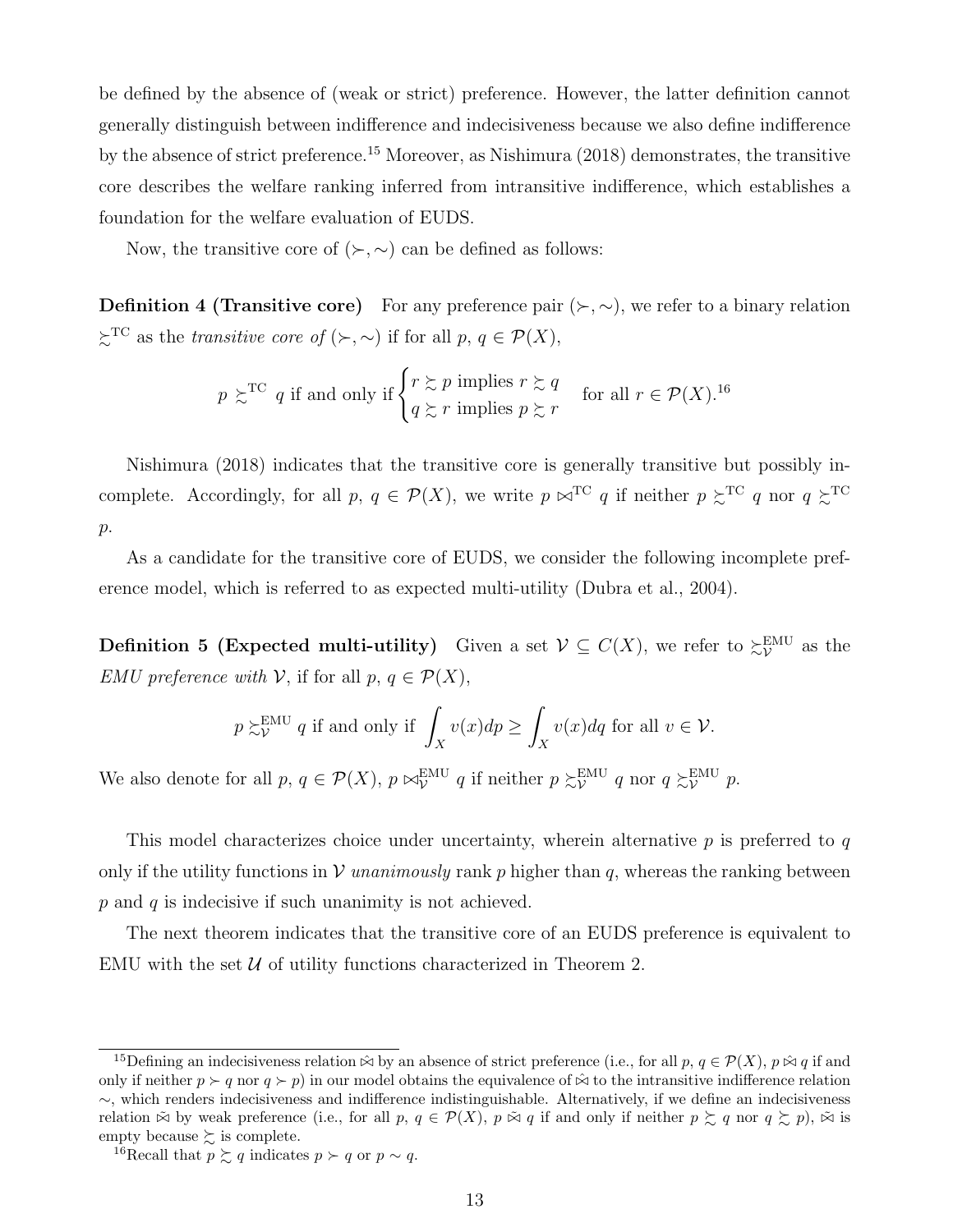**Theorem 3** Assume that  $(\succ,\sim)$  admits an EUDS representation  $(u, \delta)$ . Then,  $\succsim^{\text{TC}} \geq \succsim^{\text{EMU}}$ *U* , wherein  $U$  is the set of utility functions defined in Theorem 2.

The proof can be found in the Appendix. Theorem 3 equates the transitive core of EUDS with EMU, wherein the set of utility functions in the latter is the set  $U$  of utility functions characterized in Theorem 2. In other words, if our welfare evaluation relies on the transitive core as Nishimura (2018) does, the welfare ranking can be determined by the unanimity rule of all the possible utility functions  $u$  in  $\mathcal{U}$ .

#### **4.2 Separating two types of intransitive indifference**

As previously discussed, intransitive indifference and indecisiveness are often identified in the literature. However, in this section, we clarify that indecisiveness can be associated with intransitive indifference only in *specific* cases, and intransitive indifference in our framework can in fact be divided into two distinct types, depending on the value of  $\delta$ .

Consequently, we define  $I \equiv \{(p, q) : (p, q) \in H(u) \text{ and } \delta_u(p, q) = +\infty \text{ for some } u \in \mathcal{U}\}\)$ , i.e., *I* is the set of nontrivial alternative pairs that can never be discriminated, given some utility function *u*. Apparently, *I* is a closed set and we denote the boundary of *I* (in the product topology generated by  $\mathcal{P}(X) \times \mathcal{P}(X)$  by  $\partial(I)$ .

The following theorem relates a strict preference and indecisiveness in the transitive core to finite and infinite values of the JND function.

**Theorem 4** Assume that  $(\succ,\sim)$  admits an EUDS representation  $(u, \delta)$  and  $\mathcal{U}$  is the set defined in Theorem 2. Let  $(p, q) \in H(u)$  be such that  $(p, q) \notin \partial(I)$ . Then, the following statements hold:

(a)  $(p, q) \notin I$  if and only if  $p \succ^{\text{TC}} q$  (or equivalently,  $p \succ^{\text{EMU}}_U q$ ); (b)  $(p, q) \in I$  if and only if  $p \bowtie^{\text{TC}} q$  (or equivalently,  $p \bowtie^{\text{EMU}}_{\mathcal{U}} q$ ).

The proof can be found in the Appendix. Theorem 4 classifies two distinct types of intransitive independence in EUDS: case (a) associates a finite value of JND function  $\delta$  with decisiveness in the transitive core. This type of intransitive indifference can be interpreted as a result of *imperfect discrimination* because a finite value of *δ* denotes inability to detect a small difference in the expected utility of alternatives. Moreover, intransitive indifference in this case can be completely *eliminated* by the transitive core, i.e., the transitive core ranking between alternatives *p* and *q* is *decisive*, even if the alternatives are indifferent in EUDS. In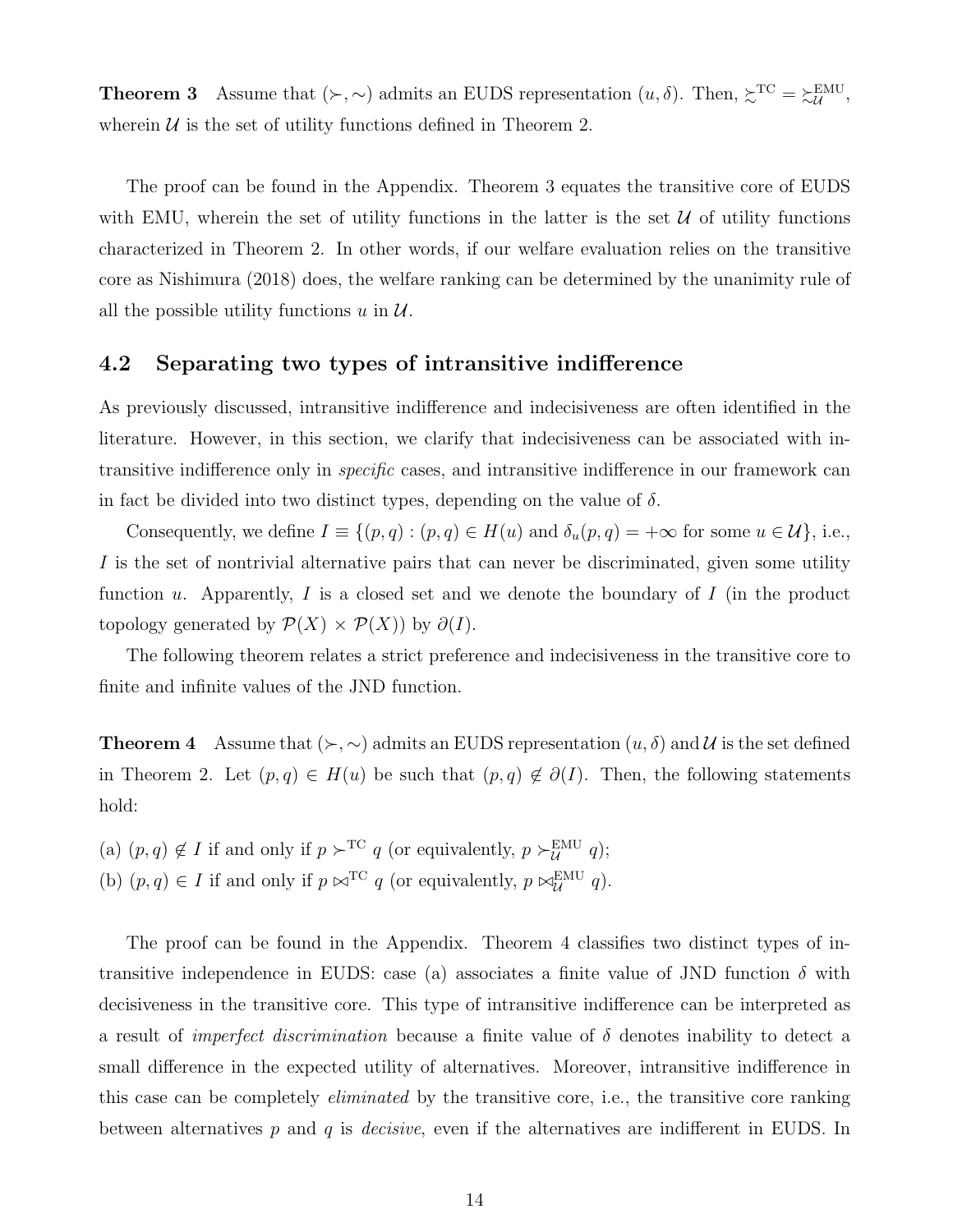contrast, case (b) associates an infinite value of the JND function with indecisiveness in the transitive core. The intransitive indifference of this type can be considered as *uncertainty about tastes* because we have  $\succ^{\text{TC}} = \succ^{\text{EMU}}_{\mathcal{U}}$  from Theorem 3, and thus, indecisiveness in the transitive core entails conflicting evaluations of alternatives (i.e.,  $\int_X u(x) dp > \int_X u(x) dq$  and  $\int_X u'(x) dp$  $\langle \int_X u'(x) \, dq$  for some *u*,  $u' \in \mathcal{U}$ ). Unlike the previous case, intransitive indifference in case (b) *remains* as indecisiveness in the transitive core, i.e., the indifference between alternatives *p* and *p* (i.e., *p*  $\sim$  *q*) *implies* the indecisiveness of the transitive core ranking between them (i.e., *p*  $\bowtie^{\text{TC}}$ *q*). Put differently, Theorem 4 can successfully derive the transitive core (i.e., welfare) ranking from the first type of intransitive indifference, but not necessarily from the second. The latter result is intuitive because conflict between tastes will persist, regardless of how far apart the alternatives becomes, whereas imperfect discrimination will readily disappear as the distance between alternatives increases.

Much of the literature on intransitive indifference assumes a finite-valued JND function in their preference representations (e.g., Fishburn, 1968, 1970a; Luce, 1956; Vincke, 1980). Theorem 4 suggests that they mainly focus on the first type of intransitive indifference discussed in the previous paragraph (i.e., that caused by imperfect discrimination). As we mentioned in the Introduction, however, many studies argue that intransitive indifference is more likely to occur if alternatives are mutually undominated than if one of the alternatives dominates the other (Fishburn, 1970b; May, 1954; Tversky, 1969). Theorem 4 associates the latter behavioral implication with the second type of intransitive indifference, i.e., that caused by uncertainty about tastes, and thus, an infinite value of the JND function because mutually undominated alternatives readily generate conflicting evaluations. One of our contributions is to establish a framework that allows us to discuss the different types of intransitive indifference, which has been impossible in existing approaches.

Finally, we exclude the possibility of alternative pair (*p, q*) being on the boundary *∂*(*I*) of *I*. This is because the boundary of *I* consists of alternatives *p* and *q*, such that  $\int_X u(x) dp$  $\int_X u(x) dq$  for some  $u \in \mathcal{U}$  and  $\int_X u'(x) dp = \int_X u'(x) dq$  for all  $u' \in \mathcal{U}$ , with  $u' \neq u$ . It follows that  $p \succ^{\text{TC}} q$  because  $\succ^{\text{TC}} = \succ^{\text{EMU}}_U$ , whereas  $p \sim q$  because  $(p, q) \in I$ , which may be counterintuitive.

One possible settlement of this boundary issue is to define another binary relation  $\hat{\succ}^{TC}$  on  $P(X)$  as follows:  $p \geq T^C q$  for some  $p, q \in P(X)$  if and only if for all  $r, s \in P(X)$ , there is  $\epsilon >$ 0, such that  $(1 - \alpha)p + \alpha r \succ^{TC} (1 - \alpha)q + \alpha s$  for all  $\alpha \in [0, \epsilon]$ . It is easily shown that  $p \succ^{TC} q$ if and only if

$$
\int_X u(x)dp > \int_X u(x)dq
$$
 for all  $u \in \mathcal{U}$ .

A similar technique has been developed by Cerreia-Vioglio et al. (2020) to derive a preference stronger than an incomplete preference under uncertainty. The derived ranking  $\hat{\succ}^{\text{TC}}$  is the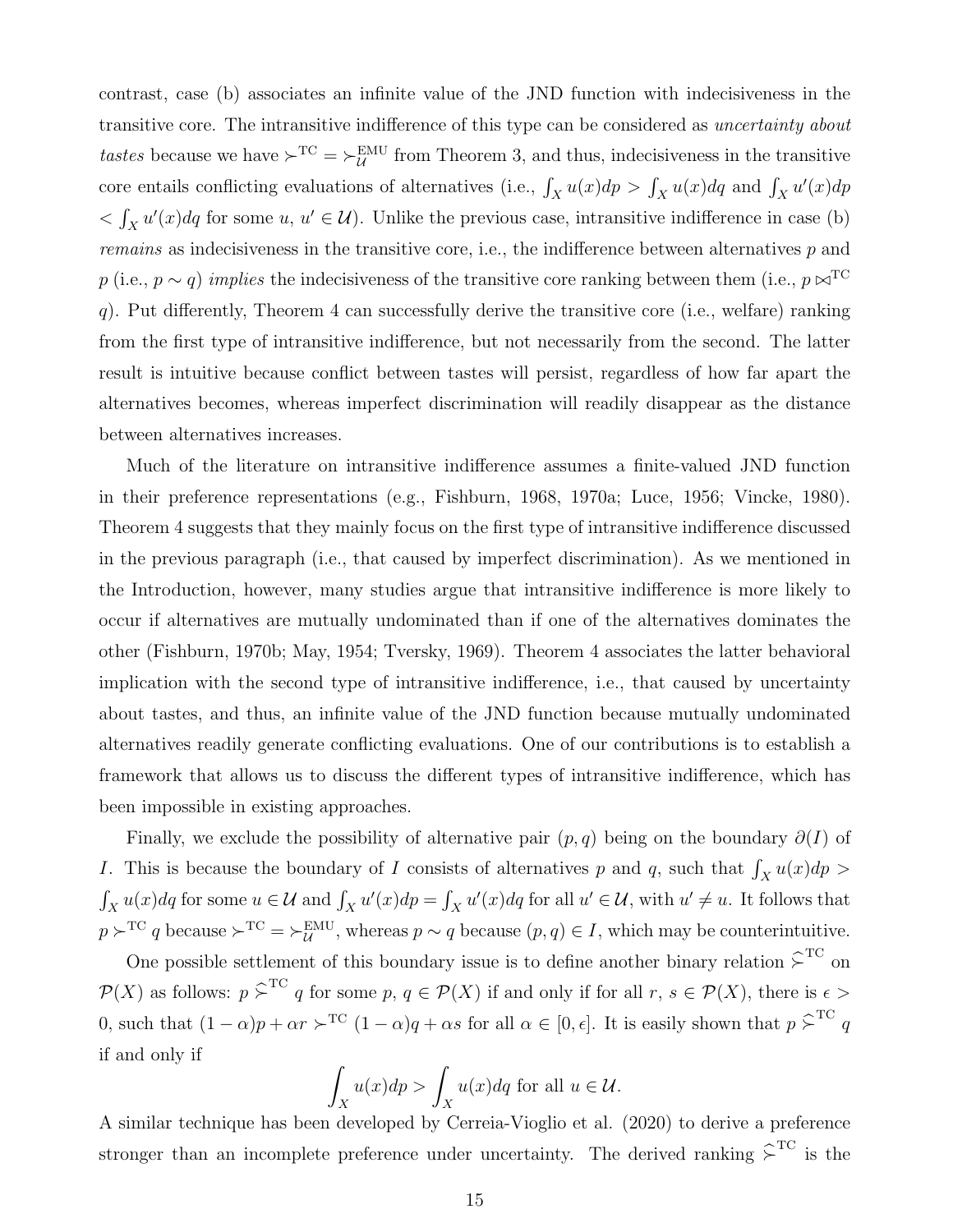algebraic interior of  $\hat{\succ}^{\text{TC}}$ , which is equivalent to the interior of  $\succ^{\text{TC}}$  because  $\succ^{\text{TC}}$  evidently has a nonempty interior. We also denote the indecisiveness relation derived from  $\hat{\succ}^{TC}$  by  $\hat{\bowtie}^{TC}$ . Now, we obtain the following corollary, which completely characterizes the induced indecisiveness relation  $\widehat{\bowtie}^{\text{TC}}$  by infinite values of  $\delta$ .

**Corollary 1** Assume that  $(\succ,\sim)$  admits an EUDS representation  $(u,\delta)$  and  $\mathcal{U}$  is the set defined in Theorem 2. Let  $(p, q) \in H(u)$  be such that  $p \neq q$ . Then, the following statements hold:

(a)  $(p, q) \notin I$  if and only if  $p \geq^{\text{TC}} q$ ; (b)  $(p, q) \in I$  if and only if  $p \widehat{\bowtie}^{\text{TC}} q$ .

### **5 Special cases**

In this section, we explore two important special cases of EUDS.

### **5.1 One-directional sensitivity**

Here, we consider an extension of Luce's (1956) semiorder approach to choice under risk, which assumes a constant JND function.

To this end, we consider the following axiom.

**Axiom 7 (Indifference convexity)** For all  $p, p', q \in \mathcal{P}(X)$  and  $\alpha \in [0, 1], p \sim q$  and  $p' \sim$ *q* imply that  $\alpha p + (1 - \alpha)p' \sim q$ .

Axiom 7, which has an implication similar to the strict preference convexity axiom, obtains indifference curves that are convex (and generally thick) sets, except that a hedge between indifferent alternatives no longer creates any value, i.e., the mixture of alternatives that are indifferent to *q* is also indifferent to *q*.

Readers may suspect that indifference convexity is implied by irresolute independence because the former axiom is implied by the standard independence axiom. However, we still need to impose Axiom 7 because irresolute independence is *not* sufficiently strong to obtain the indifference between alternatives  $\alpha p + (1 - \alpha)p'$  and q, even if p and p' are indifferent to q.

We consider the following special case of EUDS in this section.

**Definition 6 (Expected utility with one-directional sensitivity)** An EUDS  $(u, \delta)$  is referred to as the *expected utility with one-directional sensitivity (EUOS)* if there exists  $k > 0$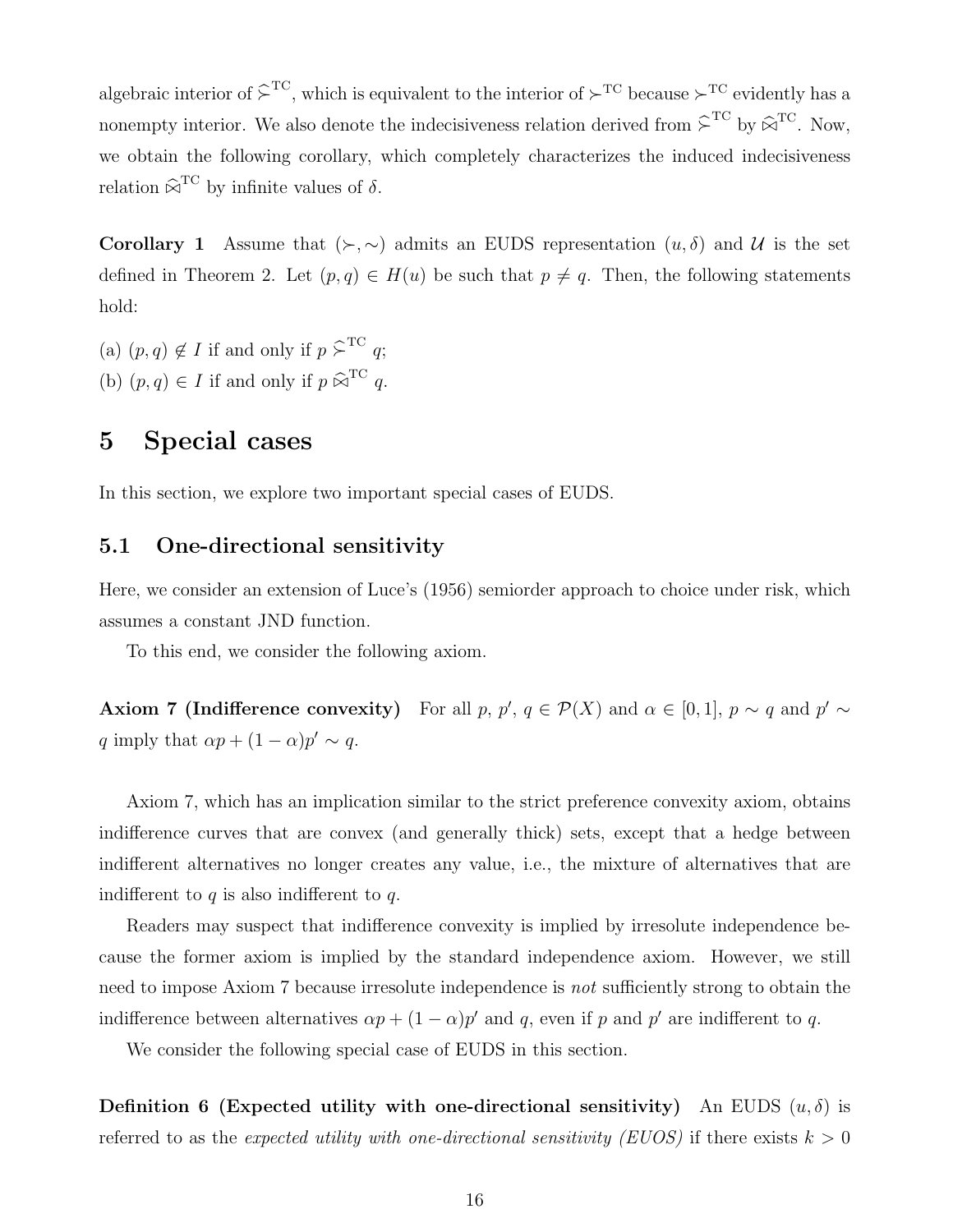such that  $\delta(p, q) = k$  for all  $(p, q) \in H(u)$ .

The next theorem indicates that this special case can be derived from Axiom 7, along with other axioms.

**Theorem 5** The following statements are equivalent.

(a) Preference pair  $(\succ, \sim)$  satisfies Axioms 1–7.

(b) Preference pair  $(\succ, \sim)$  admits an EUOS representation  $(u, \delta)$ . Moreover, *u* in the EUOS representation is unique up to a positive affine transformation (and  $\delta = \delta_u$  is uniquely defined by each  $u$ ).

The proof is presented in the Appendix, whose intuition is as follows: first, along with strict preference convexity, indifference convexity implies that, for a given alternative, the intersection between the closure of the strict upper contour set and the indifference curve forms a hyperplane. Moreover, balanced indifference obtains symmetry between strict upper and strict lower contour sets, which eliminates direction-dependence and derives a constant JND function.

Notably, EUOS is the counterpart of the semiorder model (Dalkiran et al., 2018; Luce, 1956; Vincke, 1980) in our setting. In particular, Dalkiran et al. (2018) and Vincke (1980) derive a preference representation over lotteries, which is comparable to EUOS. However, there are two major differences between their approach and ours: first, they axiomatize the counterpart of EUOS from a semiorder, whereas we start with a strict partial order, a more general class of preferences than a semiorder, to axiomatize EUDS and then derive the EUOS model as a special case. Second and more importantly, the existing studies impose the independence axiom on the *transitive core* of the preference rather than on the preference itself, whereas our independence axiom is *directly* imposed on the preference pair  $(\succ, \sim)$ .<sup>17</sup> Accordingly, our axiomatization of a constant JND function is more compelling because the preference pair  $(\succ, \sim)$  is readily observable from choice, unlike its transitive core.

Note that the finiteness of  $\delta$  in EUOS (except on the indifference curve) implies that this special case only involves intransitive indifference caused by imperfect discrimination, i.e., the first type of intransitive indifference discussed in Section 4. This finiteness property also leads to a stronger uniqueness result (i.e., uniqueness of *u* up to a positive affine transformation) for EUOS. As Theorem 3 indicates, intransitive indifference in this model can be completely eliminated, i.e., the standard expected utility can be obtained by the transitive core of EUOS;

<sup>&</sup>lt;sup>17</sup>In our notation, the independence axiom that they assume states that " $p \sim^{\text{TC}} q$  implies  $\frac{1}{2}p + \frac{1}{2}r \sim^{\text{TC}} \frac{1}{2}q + \frac{1}{2}r$ for all  $p, q, r \in \mathcal{P}(X)$ ."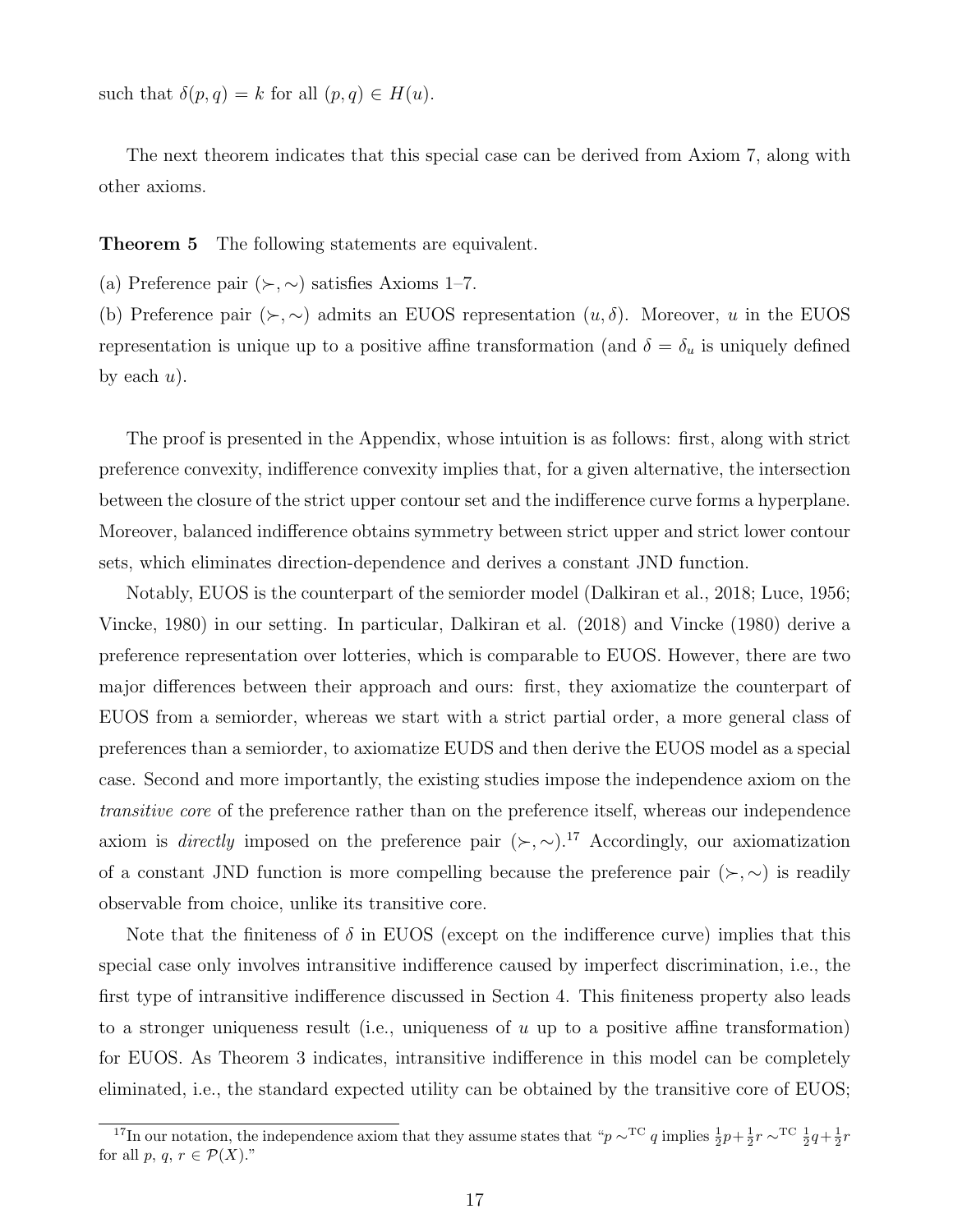that is, for all *p*,  $q \in \mathcal{P}(X)$ , we have  $p \geq C^{\text{TC}} q$  if and only if  $\int_X u(x) dp \geq \int_X u(x) dq$ .

### **5.2 Categorical sensitivity**

In this section, we focus on categorical sensitivity, wherein only complete sensitivity or complete insensitivity is allowed for all alternative pairs.

First, consider the following strengthening of the irresolute independence axiom.

**Axiom 3' (Independence)** For all *p*,  $q, r \in \mathcal{P}(X)$  and  $\alpha \in (0,1)$ , the following statements hold:

(a)  $p \succ q$  implies  $\alpha p + (1 - \alpha)r \succ \alpha q + (1 - \alpha)r$ ; (b)  $p \sim q$  implies  $\alpha p + (1 - \alpha)r \sim \alpha q + (1 - \alpha)r$ .

The only difference between Axioms 3 and 3' is that a strict, rather than a weak, preference is assumed (i.e., indifference is ruled out) in the latter half of Axiom 3'(a). In other words, once the DM has exhibited a strict preference for alternative *p* to *q*, mixing the alternatives with the third alternative *r* never alters the strict preference; consequently, a strict preference holds between any alternatives  $p'$  and  $q'$ , such that a signed measure  $p' - q'$  is parallel with  $p - q$ .

Now, we consider the following special case of EUDS.

**Definition 7 (Expected utility with categorical sensitivity)** An EUDS  $(u, \delta)$  is referred to as the *expected utility with categorical sensitivity (EUCS)* if either  $\delta(p,q) = 0$  or  $\delta(p,q) = 0$  $+\infty$  for all  $(p, q) \in H(u)$ .

This definition states that only complete sensitivity (i.e.,  $\delta(p,q) = 0$ ) or complete insensitivity (i.e.,  $\delta(p,q) = +\infty$ ) is exhibited for all  $p, q \in \mathcal{P}(X)$ . The next theorem axiomatizes this special case.

**Theorem 6** The following statements are equivalent.

- (a) Preference pair  $(\succ, \sim)$  satisfies Axioms 1, 2, 3', and 6.
- (b) Preference pair  $(\succ, \sim)$  admits an EUCS representation  $(u, \delta)$ .

The proof is presented in the Appendix. Intuitively, independence retains a strict preference between alternatives after mixing the two alternatives with another one. This property excludes a nonzero and finite value of the JND function, which obtains an EUCS preference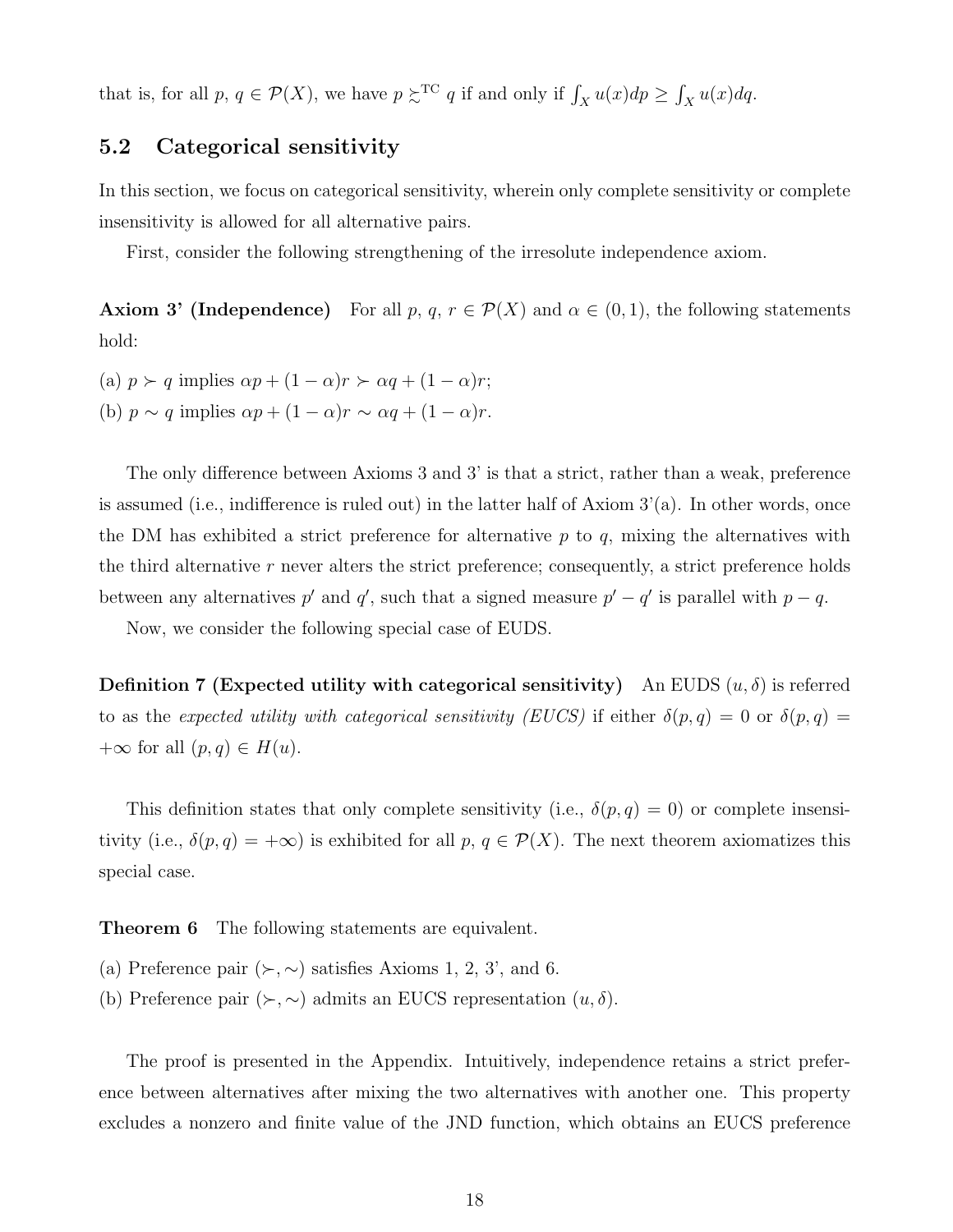representation. It follows from Theorem 4 that this special case only admits intransitive indifference caused by uncertainty about tastes, which cannot be eliminated by the transitive core. Therefore, the set  $U$  of utility functions is generally non-singleton, and thus, its uniqueness result follows from Theorem 2.

The latter property establishes an intimate relationship between EUCS and the incomplete preference model, which can be stated as a corollary of Theorem 4 as follows.

**Corollary 2** Assume that  $(\succ,\sim)$  admits an EUCS representation  $(u,\delta)$  and *U* is the set defined in Theorem 2. Let  $(p,q) \in H(u)$  be such that  $(p,q) \notin \partial(I)$ . Then, the following statements hold:

(a)  $p \succ q$  if and only if  $p \succ^{\text{TC}} q$  (or equivalently,  $p \succ^{\text{EMU}}_U q$ ); (b)  $p \sim q$  if and only if  $p \bowtie^{\text{TC}} q$  (or equivalently,  $p \bowtie^{\text{EMU}}_{\mathcal{U}} q$ ).

Because EUCS admits no alternative pair  $(p, q)$  such that  $0 < \delta(p, q) < +\infty$ , preference and indifference in EUCS can directly be linked to preference and indecisiveness in EMU (or equivalently, the transitive core of the EUCS preference); specifically, indifference in the former framework can be relabeled as indecisive in the latter for any alternative pair  $(p, q) \in \mathcal{P}(X) \times$  $P(X)$ , except for those on the boundary of *I*. (The boundary issue can be addressed by considering  $\hat{\succ}^{\text{TC}}$ , the algebraic interior of  $\succ^{\text{TC}}$ , in place of  $\succ^{\text{TC}}$ , as in Section 4.)

In EUCS,  $p \ge q$  for some  $p, q \in \mathcal{P}(X)$  assures the existence of *at least one* utility function *u* in *U*, such that alternative *p* gives higher expected utility than *q*, i.e.,  $\int_X u(x) dp \ge \int_X u(x) dq$ . This result is reminiscent of the justifiability model (Lehrer and Teper, 2011), wherein one alternative is weakly preferred to the other whenever the former alternative gives higher subjective expected utility than the latter for at least one belief. The justifiability model is generally complete and intransitive, and, as Nishimura (2018) indicates, its transitive core is equivalent to Bewley's (1986) Knightian uncertainty model, which is incomplete and transitive. Accordingly, Corollary 2 parallels Nishimura's result in the sense that it relates EUCS, a complete and intransitive ranking, to EMU, an incomplete and transitive ranking, by the transitive core. A major difference between the two approaches, however, is that we focus on uncertainty about *tastes* (which can be captured using multiple utility functions), whereas the justifiability and Bewley's models consider uncertainty about *beliefs*.

## **6 Related literature**

In this section, we review the literature relevant to this study.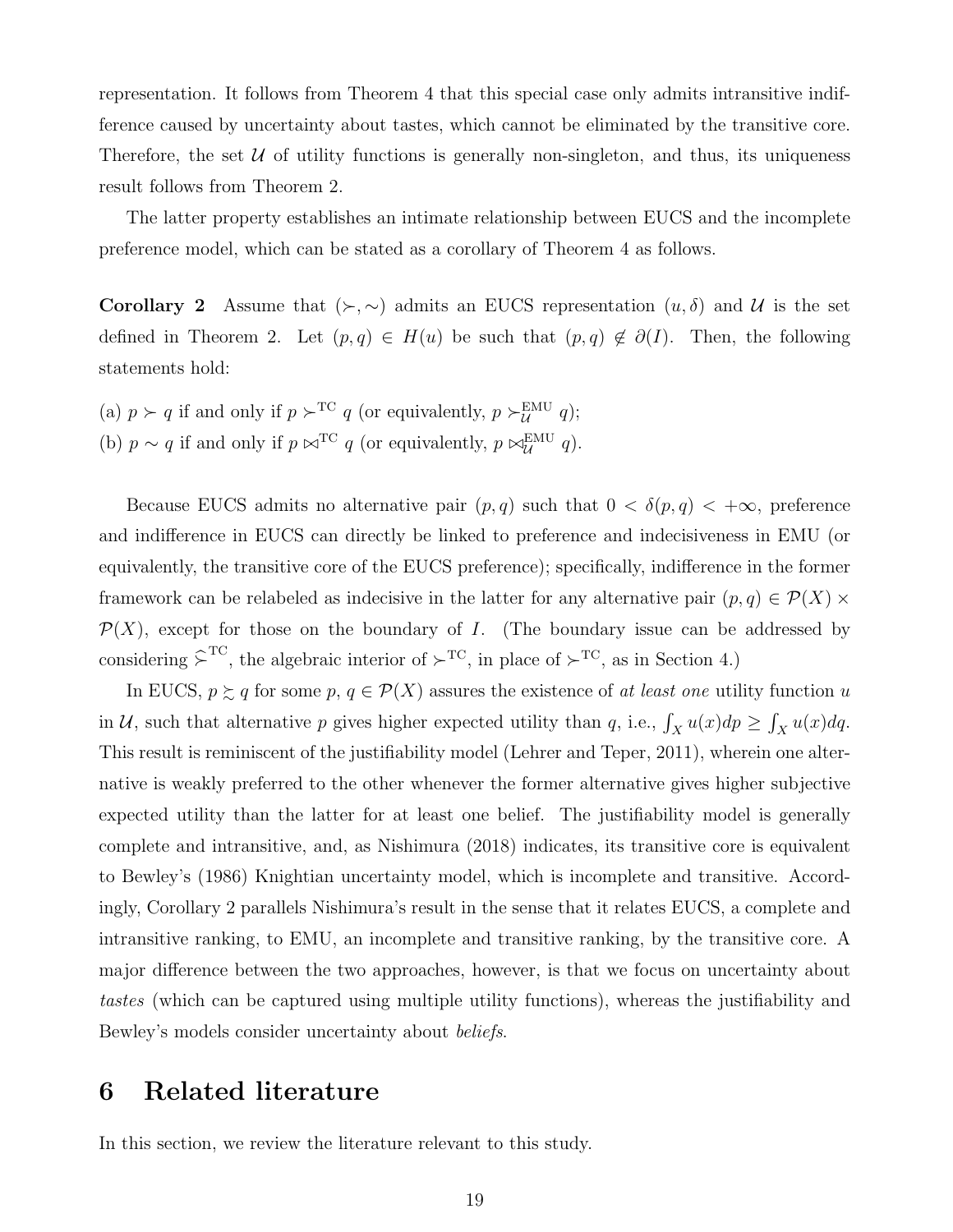First, intransitive indifference has been studied by many authors. Semiorder, which is one of the most renowned models on intransitive indifference, has been initially defined by Luce (1956) for the preference over prizes, and it has been extended by many studies (e.g., Dalkiran et al., 2018; Gilboa and Lapson, 1995; Vincke, 1980). Interval order (Fishburn, 1970a) and strict partial order (Suppes, 1957) have also been proposed to generalize the semiorder approach.

Among others, Vincke (1980) and Dalkiran et al. (2018) are relevant to this study because they characterize a semiorder over *lotteries* rather than over prizes, unlike Luce's (1956) classic study. As noted in Section 5.1, however, major differences between our approach and theirs are that our primitive is a strict partial order, which is more general than a semiorder, and our independence axiom directly refers to preference pair  $(\succ, \sim)$  rather than its transitive core, both of which are crucial assumptions to derive a direction-dependent JND function. Moreover, Gilboa and Lapson (1995) consider a semiorder in a product space, which is relevant to our model, wherein *X* is the set of multiattribute goods. However, their model also assumes a direction-*in*dependent JND function as in Luce (1956), whereas our main focus is a directiondependent JND function.

Second, a finite value of the JND function is reminiscent of preference intensity (Fishburn, 1970c; Gerasimou, 2019) and grades of indecisiveness (Minardi and Savochkin, 2015) because the value of the JND function can be interpreted as a degree of indifference, i.e., how robust the indifference between alternatives is.<sup>18</sup> Whereas these approaches measure preference intensity by using a binary relation over *alternative pairs*, we axiomatize EUDS, and thus, obtain a JND function from the preference, i.e., the standard binary relation over *alternatives*.

# **7 Concluding remarks**

In this study, we axiomatize the EUDS model to analyze intransitive indifference, wherein the DM exhibits direction-dependent sensitivity to utility difference between alternatives. We also relate EUDS to an incomplete preference model, i.e., EMU, by considering the transitive core. A possible future study will be to explore further connections between EUDS and other models, such as incomplete preference and preference intensity, by generalizing this framework.

<sup>&</sup>lt;sup>18</sup>Another relevant approach, which associates the difficulty of choice between two alternatives with the *decision time* (response time), has been propounded by Echenique and Saito (2017), He and Natenzon (2019), and Koida (2017). In particular, Koida relates the decision time not only to the utility difference between alternatives but also to the *angle* formed by the utility vector generated by alternatives and the indifference curve. The latter property is comparable to the direction-dependent intransitive indifference in this study.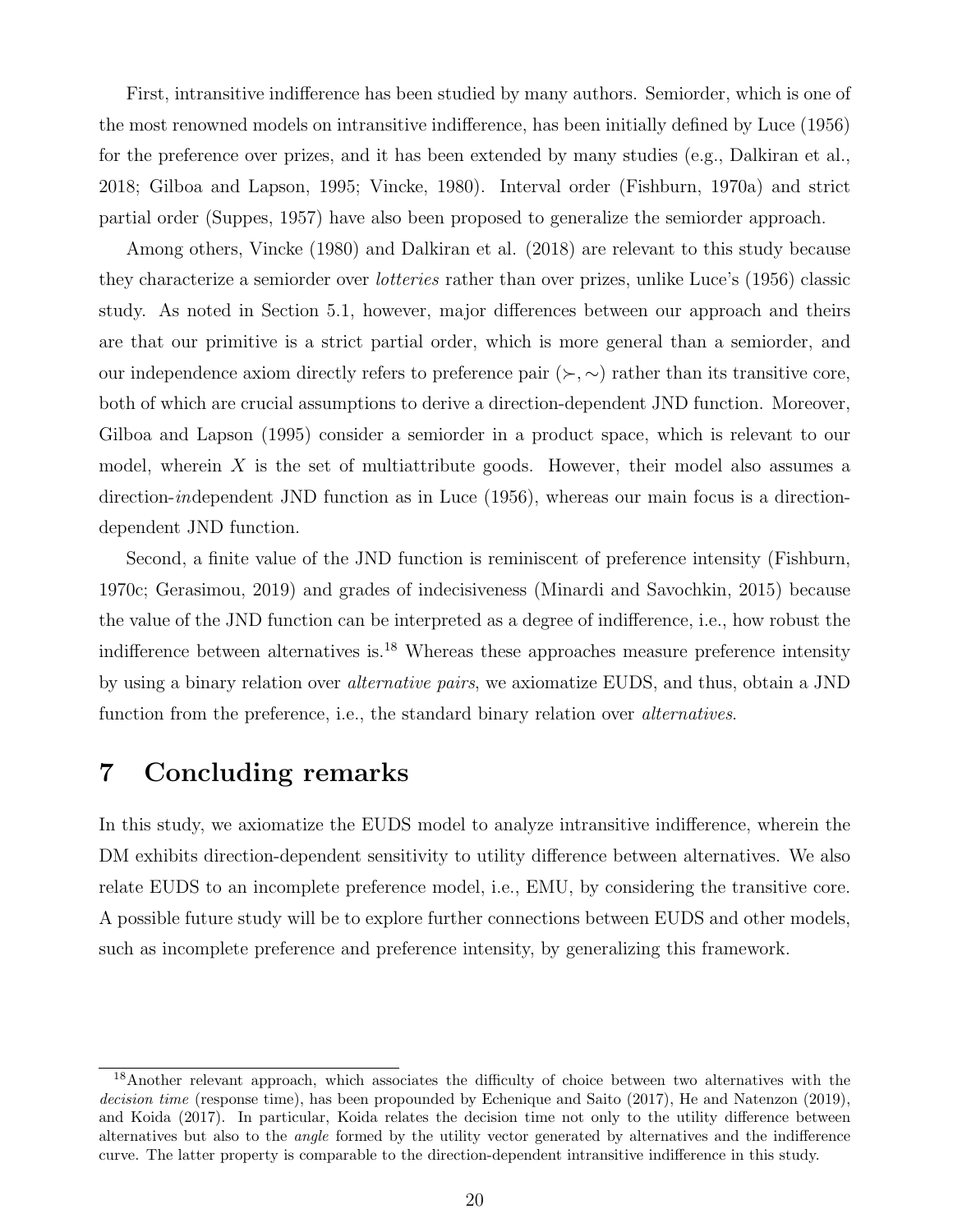## **Appendix**

**Proof of Theorem 1** The necessity part of the theorem is straightforward.

The sufficiency part is as follows: first, we define  $D(\succ) \equiv \text{cl}(\{\lambda(p-q) : p, q \in \mathcal{P}(X), \lambda > \lambda\})$ 0,  $p \succ q$ }) ⊆ ca(*X*); that is, *D*( $\succ$ ) is the closure of the cone generated by signed measures  $p-q$ (the closure is taken in the weak*<sup>∗</sup>* -topology), wherein *p* is strictly preferred to *q*.

The following lemma characterizes these sets.

**Lemma 1** The following statements hold:

- (a)  $D(\succ)$  is an closed convex cone.
- (b) For all  $p, q \in \mathcal{P}(X), p \succ q$  implies  $p q \in D(\succ)$ .
- (c) For all  $p, q \in \mathcal{P}(X), p q \in D(\succ)$  implies  $p \succsim q$ .

**Proof** To prove statement (a), we first note that  $D(\succ)$  is a closed cone by definition. Next, we also indicate that  $D(\succ)$  is convex. Assume that for some  $p, q, p', q' \in \mathcal{P}(X)$  such that  $p-q$ ,  $p' - q' \in D(\succ)$ . Then, strict preference convexity implies that for all  $\alpha \in [0,1]$ ,  $\alpha p + (1-\alpha)p'$  $\succ \alpha q + (1 - \alpha)q'$ , which indicates that  $\alpha(p - q) + (1 - \alpha)(p' - q') \in D(\succ)$ ; accordingly,  $D(\succ)$ is convex.

Next, statement (b) is implied by definition. To indicate statement (c), assume that *p−q ∈ D*(*≻*) and *q ≻ p* for some *p*, *q* ∈ *P*(*X*). It follows from the definition of *D*(*≻*) that there exist  $p', q' \in \mathcal{P}(X)$  and  $\lambda > 0$  such that  $p' \succ q'$  and  $p - q = \lambda(p' - q')$ , which entails that  $\frac{q}{1+\lambda} + \frac{\lambda p'}{1+\lambda}$ 1+*λ*  $=\frac{p}{1+\lambda}+\frac{\lambda q'}{1+\lambda}$  $\frac{\lambda q'}{1+\lambda}$ . However, strict preference convexity implies that  $\alpha q + (1-\alpha)p' > \alpha p + (1-\alpha)q'$ for all  $\alpha \in [0, 1]$ , which is a contradiction. Accordingly, we obtain  $p \succeq q$ . **Q.E.D.** 

Here, we define

$$
\mathcal{U} \equiv \left\{ u \in C(X) : \int_{X} u(x) d\mu \ge 0 \text{ for all } \mu \in D(\succ) \right\},\tag{2}
$$

which is a nonempty closed convex cone in  $C(X)$ . The following lemma relates  $U$  to  $D(\succ)$ , in a way similar to that of Dubra et al. (2004).

**Lemma 2**  $\int_X u(x) \, dp \geq \int_X u(x) \, dq$  for all  $u \in \mathcal{U}$  if and only if  $p - q \in D(\succ)$ .

**Proof** The "if" part holds by definition.

Consider the "only if" part. Suppose, contrariwise, that, for any  $p, q \in \mathcal{P}(X)$  such that

$$
\int_{X} u(x)dp \ge \int_{X} u(x)dq
$$
\n(3)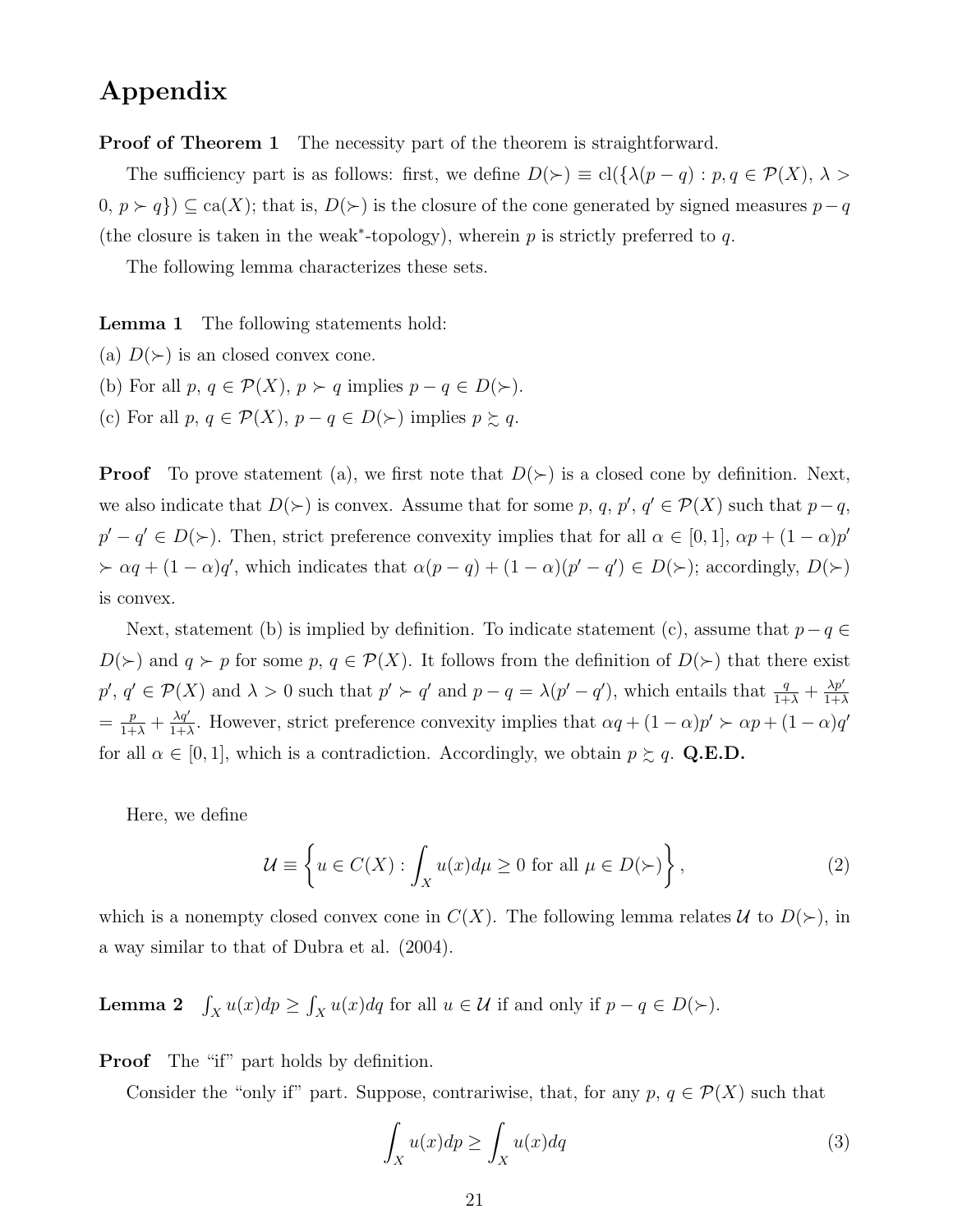for all  $u \in \mathcal{U}$ , the sets  $\{p-q\}$  and  $D(\succ)$  are disjoint. Because  $D(\succ)$  is a closed convex cone (under the weak*<sup>∗</sup>* -topology), the Hahn–Banach separation theorem (Aliprantis and Border, 2006) entails that there exist a continuous linear functional L on ca(X) and a  $\alpha \in \mathbb{R}$  such that  $L(\mu) \ge \alpha > L(p-q)$  for all  $\mu \in D(\succ)$ .

Because  $0 \in D(\succ)$ , we have  $0 = L(0) \ge \alpha > L(p-q)$ . However, because  $D(\succ)$  is a cone,  $kL(\mu) = L(k\mu) \ge \alpha$  for all  $\mu \in \text{ca}(X)$  and  $k > 0$ , which implies that  $L(\mu) \ge 0$  for all  $\mu \in \text{ca}(X)$ . Accordingly, we have  $L(\mu) \geq 0 > L(p-q)$  for all  $\mu \in \text{ca}(X)$ . Next, the duality between  $C(X)$ and ca(*X*) implies that there exists  $v \in C(X)$  such that  $L(\mu) = \int_X v(x) d\mu$  for all  $\mu \in ca(X)$ . Thus,  $\int_X v(x)d\mu \ge 0$  >  $\int_X v(x)d(p-q)$  for all  $\mu \in D(\succ)$ . It follows that  $v \in \mathcal{U}$  and  $\int_X v(x)dp$  $\langle \int_X v(x) \, dq$ , which contradicts (3). **Q.E.D.** 

Now, it follows from Lemmas 1 and 2 that for all  $u \in \mathcal{U}$  and  $p, q \in \mathcal{P}(X), p \succ q$  implies  $\int_X u(x)dp \ge \int_X u(x)dq$  and  $\int_X u(x)dp \ge \int_X u(x)dq$  implies  $p \ge q$ . Accordingly, any  $u \in \mathcal{U}$  is a utility function of *≻*.

We fix an arbitrary utility function  $u \in \mathcal{U}$ . The following lemma constructs a JND function.

**Lemma 3** There exists a JND function  $\delta$  given *u*.

**Proof** First, assume that for some  $(\hat{p}, \hat{q}) \in H(u)$ ,  $\hat{p} \succ \hat{q}$ . Irresolute independence (a) implies that there exists  $\alpha \in [0,1]$  such that  $\alpha \hat{p} + (1-\alpha)\hat{q} \sim \hat{q}$ . Let  $\bar{\alpha}(\hat{p},\hat{q})$  be the least upper bound of *α* satisfying the latter condition; that is, for all *p*,  $q \in \mathcal{P}(X)$ ,  $\bar{\alpha}(p,q) \equiv \sup\{\alpha \in [0,1]:$  $\alpha p + (1 - \alpha)q \sim q$ }. It follows from Archimedean continuity that  $\bar{\alpha}(\hat{p}, \hat{q})\hat{p} + (1 - \bar{\alpha}(\hat{p}, \hat{q}))\hat{q}$ *∼*  $\hat{q}$ . Strict preference convexity implies that  $\alpha \hat{p} + (1 - \alpha)\hat{q}$  *≻*  $\hat{q}$  for all  $\alpha > \bar{\alpha}(\hat{p}, \hat{q})$ , whereas irresolute independence (b) implies that  $\alpha \hat{p} + (1 - \alpha)\hat{q} \sim \hat{q}$  for all  $\alpha \leq \bar{\alpha}(\hat{p}, \hat{q})$ . Now, let  $r_{p,q} \equiv$  $\bar{\alpha}(p,q)p + (1 - \bar{\alpha}(p,q))q$  and  $\delta(p,q) \equiv \int_X u(x)dr_{p,q} - \int_X u(x)dq$ . For all  $p, q \in \mathcal{P}(X)$  and  $\lambda > 0$ such that  $p - q = \lambda(\hat{p} - \hat{q})$ , balanced indifference entails that  $r_{p,q} - q = r_{\hat{p},\hat{q}} - \hat{q}$ , which obtains  $\delta(p,q) = \delta(\hat{p},\hat{q})$ . Because the choice of such a  $(\hat{p},\hat{q})$  is arbitrary, the latter argument guarantees condition (a) in Definition 2.

Second, assume that for some  $(\hat{p}, \hat{q}) \in H(u)$ ,  $\hat{p} \sim \hat{q}$ . If there exists  $p' \in \mathcal{P}(X)$  such that  $p' \succ p$  $\hat{q}$  and  $\hat{p} = \alpha p' + (1 - \alpha)\hat{q}$  for some  $\alpha \in (0, 1]$ , use  $p'$  in place of  $\hat{p}$  and apply the argument in the previous paragraph. Further, if there exists no such *p ′* , irresolute independence (b) implies that  $p'' \sim \hat{q}$  for all  $p'' \in \mathcal{P}(X)$  such that  $\hat{p} = \alpha p'' + (1 - \alpha)\hat{q}$  for some  $\alpha \in (0, 1]$ . We can naturally define  $\delta(\hat{p}, \hat{q}) = +\infty$  in this case, which also entails the second half of condition (c) in Definition 2.

Next, to indicate condition (b) in Definition 2, let *p*,  $p'$ ,  $q \in \mathcal{P}(X)$  be such that  $p \succ q$  and  $p'$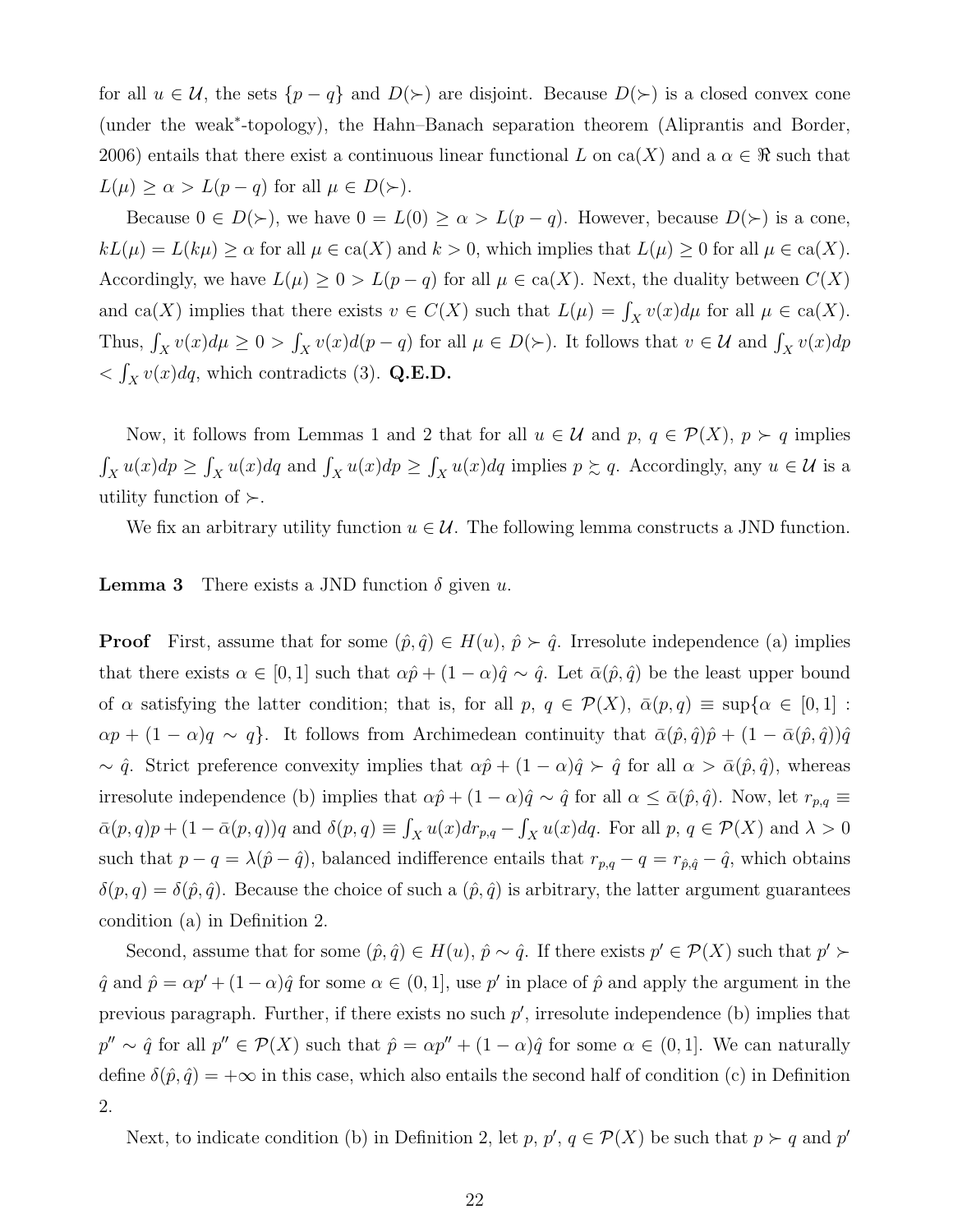$\rangle$  *γ a*. Then, strict preference convexity implies that  $\alpha p + (1 - \alpha)p' \succ q$  for all  $\alpha \in [0, 1]$ , which implies that  $\delta(\alpha p + (1 - \alpha)p', q) \leq \alpha \delta(p, q) + (1 - \alpha)\delta(p', q)$ .

Finally, for all  $(p, q) \in (\mathcal{P}(X) \times \mathcal{P}(X)) \setminus H(u)$ , we can consistently define  $\delta(p, q) = +\infty$ , which obtains the first half of condition (c) in Definition 2. **Q.E.D.**

**Proof of Theorem 2** We define  $\mathcal{U}$  as in (2) in the proof of the previous theorem, which is closed and convex by definition.

First,  $u \in \langle \mathcal{U} \rangle$  implies that  $u$  is a utility function of  $\succ$ , by construction. (Note that  $u \in$  $\langle U \rangle$  if and only if *αu* + *β*  $\in$   $\langle U \rangle$  for all *α* > 0 and *β*  $\in$  *R*.) Conversely, assume that (*≻*,  $\sim$ ) admits an EUDS representation  $(u, \delta)$  and suppose, contrariwise, that  $u \notin \langle \mathcal{U} \rangle$ . Because  $u \notin \mathcal{U}$  $\langle \mathcal{U} \rangle$ ,  $\int_X u(x) dp < \int_X u(x) dq$  for some  $p, q \in \mathcal{P}(X)$  such that  $p - q \in D(\succ)$ . By the definition of  $D(\succ)$ , there exist  $p'$ ,  $q' \in \mathcal{P}(X)$  and  $\lambda > 0$  such that  $p' - q' = \lambda(p - q)$  and  $p' \succ q'$ . However,  $\int_X u(x)dp < \int_X u(x)dq$  and  $p'-q' = \lambda(p-q)$  imply that  $\int_X u(x)dp' < \int_X u(x)dq'$ , which contradicts the fact that *u* is a utility function of  $\succ$ .

Finally, Lemma 3 entails that the JND function  $\delta$  can uniquely be defined once a utility function  $u \in \langle \mathcal{U} \rangle$  has been determined. **Q.E.D.** 

**Proof of Theorem 3** First, because  $\succsim$  is complete, Definition 4 can be restated as follows, using the strict, rather than the weak, preference: for all  $p, q \in \mathcal{P}(X)$ ,

$$
p \geq^{\text{TC}} q
$$
 if and only if  $\begin{cases} r \succ p \text{ implies } r \succ q \\ q \succ r \text{ implies } p \succ r \end{cases}$  for all  $r \in \mathcal{P}(X)$ .

Now, assume that  $p \geq U$  $U_{\mathcal{U}}^{\text{EMU}}$  *q* for some *p*,  $q \in \mathcal{P}(X)$ . Noting that *U* is the set of utility functions of  $\succ$ , and  $\delta(p', q') = \delta(p'', q'')$  for all  $p', p'', q', q'' \in \mathcal{P}(X)$  and  $\lambda > 0$ , such that  $p'' - q''$  $= \lambda(p'-q')$ , we obtain  $U_p(\succ) \subseteq U_q(\succ)$  and  $L_p(\succ) \supseteq L_q(\succ)$ . Accordingly, for all  $r \in \mathcal{P}(X)$ , r  $\rangle$  *p* implies that  $r \succ q$ , while  $q \succ r$  implies that  $p \succ r$ , which follows that  $p \succsim^{\text{TC}} q$ .

Conversely, assume that  $p \succsim^{\text{TC}} q$  and  $p \not\sim^{\text{EMU}}_u$  $U$ <sup>*u*</sup> *q*. The latter condition obtains *p − q*  $\notin$  *D*(*≻*) (*D*(*≻*) is the set defined in the proof of Theorem 1) or equivalently,  $p \notin D(\succ) + q$ , which implies that  $(D(\succ)+p) \setminus (D(\succ)+q) \neq \phi$ . (Note that  $0 \in D(\succ)$ .) It follows from the definition of  $D(\succ)$ that there exists  $s \in \mathcal{P}(X)$  such that  $s \succ p$  and  $s \notin D(\succ) + q$ . However, the latter condition implies that  $q \geq s \succ p$ , which contradicts the statement that  $p \geq^{\text{TC}} q$ . Q.E.D.

**Proof of Theorem 4** Let *U* be the set defined in Theorem 2 and  $D(\succ)$  be the set defined in the proof of Theorem 1.

First, we prove statement (a). Because  $(p,q) \in H(u)$  and  $(p,q) \notin I$ , there exist  $p'$ ,  $q' \in$  $\mathcal{P}(X)$  and  $\lambda > 0$  such that  $p' - q' = \lambda(p - q)$  and  $p' > q'$ , which entail that  $p - q \in D(\succ)$ .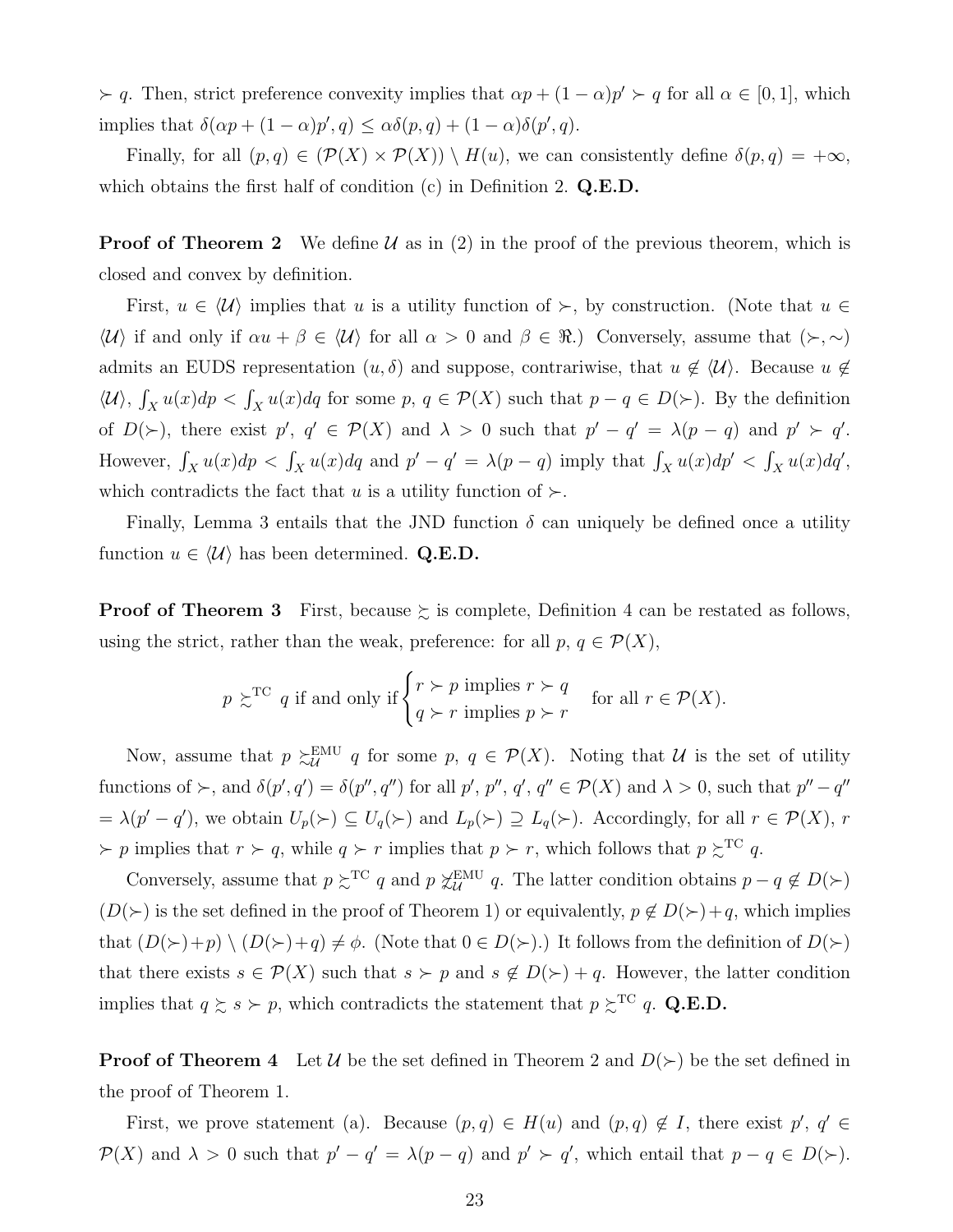Accordingly, we have  $\int_X u'(x)dp > \int_X u'(x)dq$  for all  $u' \in \mathcal{U}$ ; that is, we obtain  $p \succ^{\text{EMU}}_{\mathcal{U}} q$ .

Next, to indicate statement (b), we first prove the following lemma.

**Lemma 4** For all  $u \in \mathcal{U}$  and  $(p, q) \in H(u)$ ,  $(p, q) \in I$  implies that there exists  $\hat{u} \in \mathcal{U}$  such that  $\int_X \hat{u}(x) dp = \int_X \hat{u}(x) dq$ .

**Proof** For a given  $u \in \mathcal{U}$  and  $(p, q) \in H(u)$ , let  $\delta_u(p, q) = +\infty$ . If  $\int_X u(x) dp = \int_X u(x) dq$ , the desired result can trivially be obtained. Accordingly, we assume that  $\int_X u(x) dp \neq \int_X u(x) dq$ , which implies one of the following two cases:

First, assume that  $\int_X u'(x)dp > \int_X u'(x)dq$  and  $\int_X u''(x)dp < \int_X u''(x)dq$  for some  $u', u'' \in$ *U*. Then, because *U* is convex, there exists  $\alpha \in [0, 1]$  such that  $\int_X \hat{u}(x) dp = \int_X \hat{u}(x) dq$  with  $\hat{u}$  $\equiv \alpha u' + (1 - \alpha)u''$ , which obtains the desired result.

Second, let  $\int_X u'(x)dp > \int_X u'(x)dq$  for all  $u' \in \mathcal{U}$  or  $\int_X u'(x)dp < \int_X u'(x)dq$  for all  $u' \in$ *U*. We assume the former condition without loss of generality. It follows from the definition of U that  $p - q \in D(\succ)$ , which implies that  $p' \succ q'$  for some  $p', q' \in \mathcal{P}(X)$  and  $\lambda > 0$ , such that  $p' - q' = \lambda(p - q)$ . However, the latter argument entails that  $\delta(p, q) < +\infty$ , which is a contradiction. **Q.E.D.**

Now, statement (b) trivially holds if  $I \setminus \partial(I)$  is empty. Accordingly, we assume that there exists some  $(p, q) \in I \setminus \partial(I)$ . It follows from Lemma 4 that there exists  $\hat{u} \in \mathcal{U}$  such that  $\int_X \hat{u}(x) dp$  $=\int_X \hat{u}(x) dq$ . Because  $(p, q)$  is in the interior of *I* (which is equal to  $I \setminus \partial(I)$ ), there exist  $p'$  $\in \mathcal{P}(X)$  and  $\epsilon > 0$ , such that  $(p', q) \in I$ ,  $p' \in N_{\epsilon}(p)$ , and  $\int_X \hat{u}(x) dp' > \int_X \hat{u}(x) dq$ . However, Lemma 4 also guarantees the existence of  $u' \in U$  such that  $\int_X u'(x) dp' = \int_X u'(x) dq$ , which also obtains  $\int_X u'(x)dp < \int_X u'(x)dq$  by construction. Similarly,  $(p,q) \in I \setminus \partial(I)$  implies that there exist  $p'' \in \mathcal{P}(X)$  and  $\epsilon > 0$ , such that  $(p'', q) \in I$ ,  $p'' \in N_{\epsilon}(p)$ , and  $\int_X \hat{u}(x) dp'' < \int_X \hat{u}(x) dq$ . Again, Lemma 4 guarantees the existence of  $u'' \in \mathcal{U}$ , such that  $\int_X u''(x)dp'' = \int_X u''(x)dq$  and  $\int_X u''(x)dp > \int_X u''(x)dq$ . Accordingly, we obtain  $p \bowtie^{\text{EMU}}_{\mathcal{U}}$  because  $\int_X u'(x)dp < \int_X u'(x)dq$  and  $\int_X u''(x)dp > \int_X u''(x)dq$ . **Q.E.D.** 

**Proof of Theorem 5** The sufficiency part is straightforward.

Conversely, assume that Axioms 1 to 7 are satisfied. It follows from Axioms 1 to 6 that preference  $(\succ, \sim)$  admits an EUDS representation  $(u, \delta)$ . Now, for all  $q \in \mathcal{P}(X)$ , let  $B_q$  be the intersection between the closure of the strict upper contour set and the indifference curve, given *q*; that is,  $B_q \equiv \text{cl}(U_q) \cap \{\hat{p} \in \mathcal{P}(X) : \hat{p} \sim q\}$ , which is apparently nonempty. It follows from indifference convexity that for some  $p, p' \in B_q$ ,  $p_\alpha \equiv \alpha p + (1 - \alpha)p'$  is also in  $B_q$  for all  $\alpha \in [0, 1]$ ;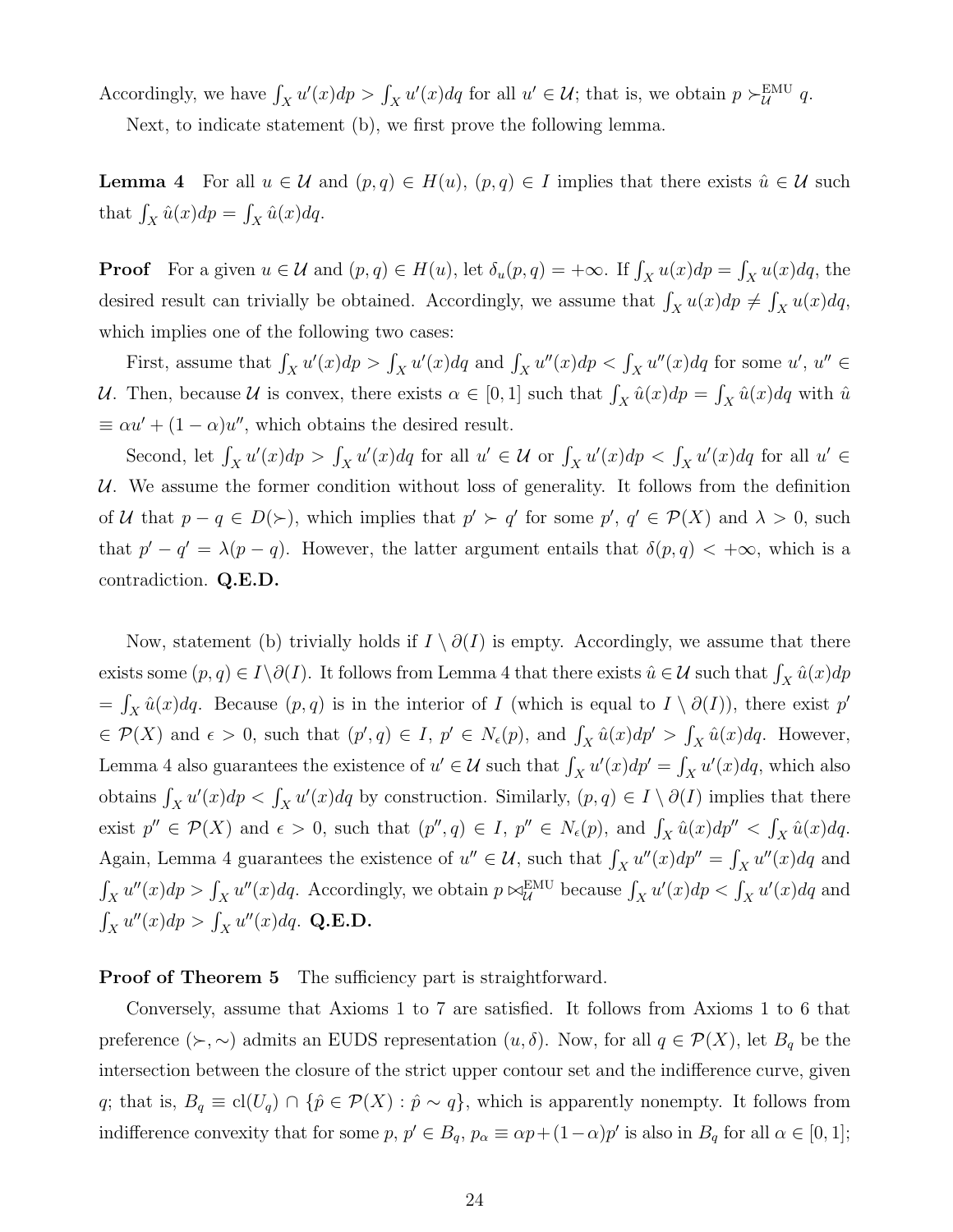that is,  $p_{\alpha} \sim q$  for all  $\alpha \in [0, 1]$ . Accordingly, by defining  $u \in \mathcal{U}$  so that  $\int_X u(x) dp = \int_X u(x) dp'$ , we obtain  $\delta_u(p,q) = \delta_u(p',q) = \delta_u(p_\alpha,q)$  for all  $\alpha \in [0,1]$ . Because the latter argument holds for all such *p*,  $p'$ ,  $q \in \mathcal{P}(X)$ , we obtain an EUOS representation  $(u, \delta_u)$ . By construction, *u* in the EUOS representation is unique up to a positive affine transformation. **Q.E.D.**

**Proof of Theorem 6** The sufficiency part is straightforward.

Conversely, assume that Axioms 1, 2, 3', and 6 are satisfied. Because independence implies irresolute independence, strict preference convexity, and balanced indifference, preference ( $\succ$ ,  $\sim$ ) admits an EUDS representation  $(u, \delta)$ .

Now, suppose, conversely, that  $0 < \delta(p,q) < +\infty$  for some  $p, q \in \mathcal{P}(X)$ . This entails that there exist p', q', p'', q''  $\in \mathcal{P}(X)$  and  $\lambda > 0$  such that  $p'' - q'' = \lambda(p' - q')$  and  $p' \sim q'$  and  $p'' \succ$ *q ′′*. However, it follows from Axiom 3' that

$$
\frac{\lambda}{1+\lambda}q'+\frac{1}{1+\lambda}q''\sim \frac{\lambda}{1+\lambda}p'+\frac{1}{1+\lambda}q''=\frac{\lambda}{1+\lambda}q'+\frac{1}{1+\lambda}p''\succ \frac{\lambda}{1+\lambda}q'+\frac{1}{1+\lambda}q'',
$$

(wherein the equality is derived from the construction), which is a contradiction. Accordingly, we obtain  $\delta(p,q) = 0$  or  $\delta(p,q) = +\infty$  for all  $p, q \in \mathcal{P}(X)$ . Q.E.D.

## **References**

Aliprantis, C.D. and Border, K.C. (2006), *Infinite Dimensional Analysis: A Hitchhiker's Guide*, Third Edition, Berlin, Germany: Springer-Verlag.

Armstrong, W.E. (1939), The determinateness of the utility function, *Economic Journal* 49, 453–467.

Armstrong, W.E. (1948), Uncertainty and the utility function, *Economic Journal* 58, 1–10.

Armstrong, W.E. (1950), A note on the theory of consumer's behavior, *Oxford Economic Papers, New Series* 2, 119–122.

Bewley, T. (1986), Knightian uncertainty theory: Part I, Cowles Foundation Discussion Paper No. 807.

Bouyssou, D. and Pirlot, M. (2005), Following the traces: An introduction to conjoint measurement without transitivity and additivity, *European Journal of Operations Research* 163,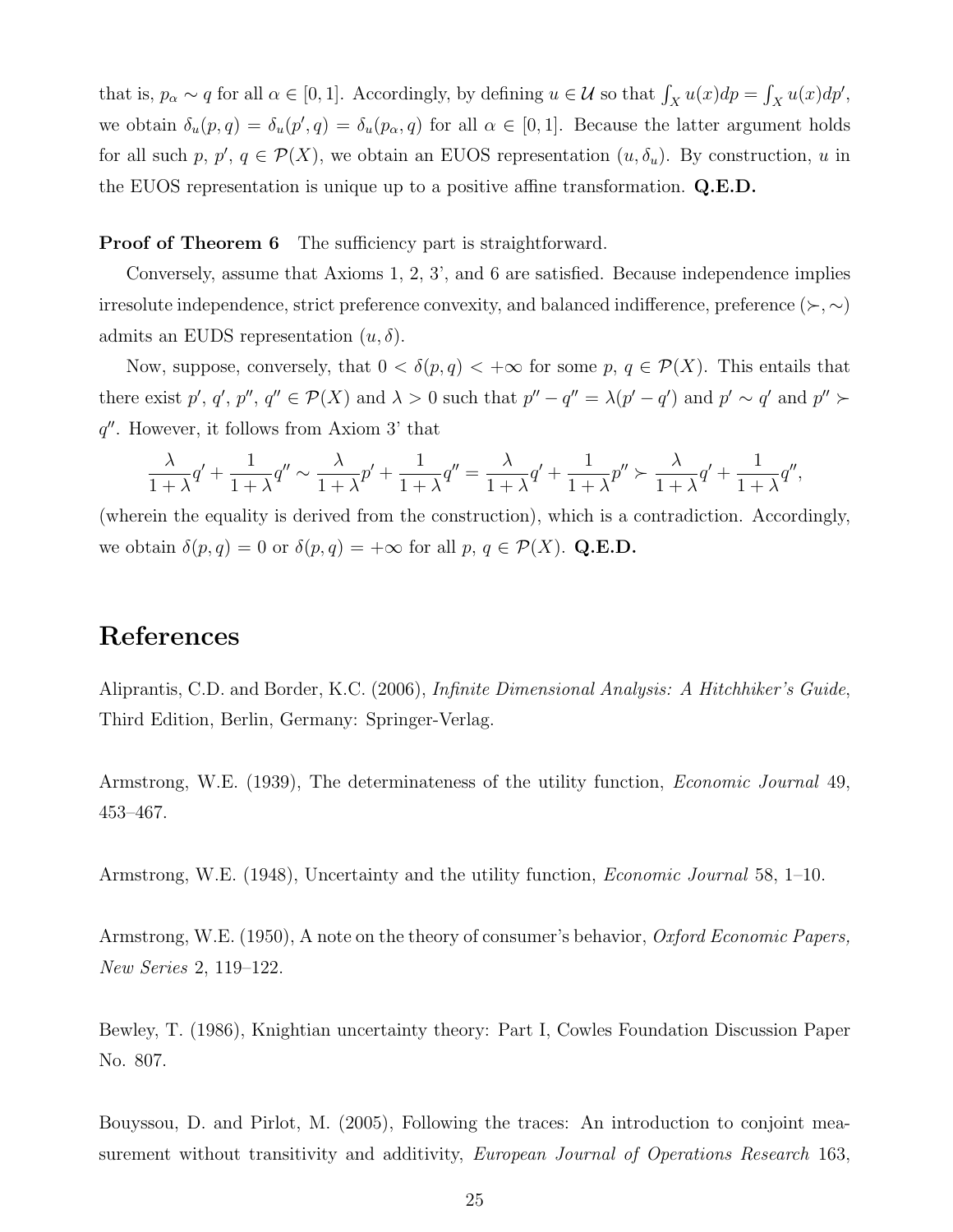287–337.

Cerreia-Vioglio, S., Giarlotta, A., Greco, S., Maccheroni, F., and Marinacci, M. (2020), Rational preference and rationalizable choice, *Economic Theory* 69, 61–105.

Dalkiran, N.A., Dokumaci, O.E., and Kara, T. (2018), Expected Scott-Suppes utility representation, *Journal of Mathematical Psychology* 86, 30–40.

Dubra, J., Maccheroni, F., and Ok, E.A. (2004), Expected utility theory without the completeness axiom, *Journal of Economic Theory* 115, 118–133.

Dziewulski, P. (2020), Just-noticeable difference as a behavioral foundation of the critical costefficiency index, *Journal of Economic Theory* 188, https://doi.org/10.1016/j.jet.2020.105071.

Echenique, F. and Saito, K. (2017), Response time and utility, *Journal of Economic Behavior and Organization* 139, 49–59.

Fishburn, P. (1968), Semiorders and risky choices, *Journal of Mathematical Psychology* 5, 358– 361.

Fishburn, P. (1970a), Intransitive indifference with unequal indifference intervals, *Journal of Mathematical Psychology* 7, 144–149.

Fishburn, P. (1970b), Intransitive indifference in preference theory: A survey, *Operations Research* 18, 207–228.

Fishburn, P. (1970c), Utility theory with inexact preferences and degrees of preference, *Synthese* 21, 204–221.

Galaabaatar, T. and Karni, E. (2013), Subjective expected utility with incomplete preferences, *Econometrica* 81, 225–284.

Giarlotta, A. and Greco, S. (2013), Necessary and possible preference structures, *Journal of Mathematical Economics* 49, 163–172.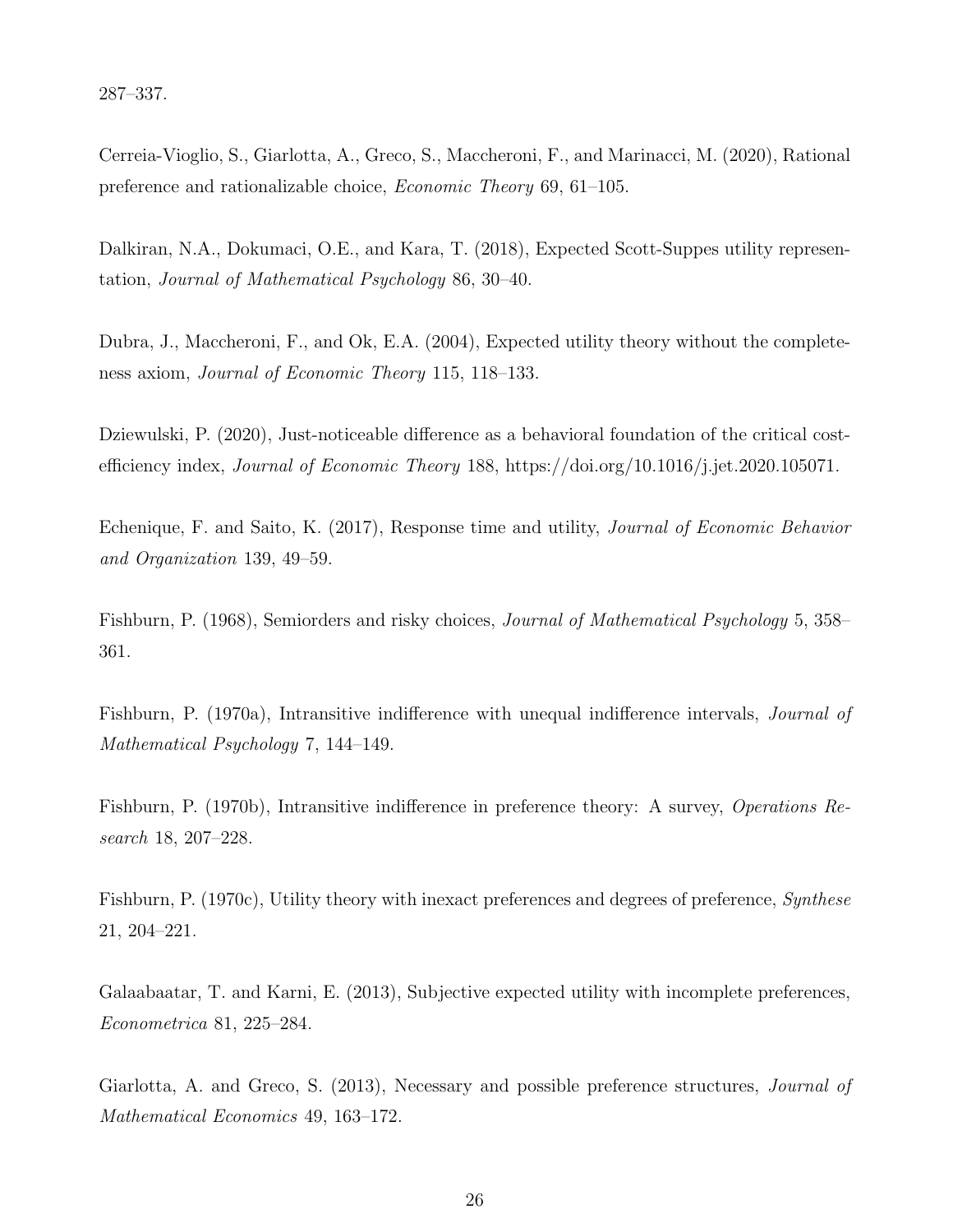Gilboa, I. and Lapson, R. (1995), Aggregation of semiorders: Intransitive indifference makes a difference, *Economic Theory* 5, 109–126.

Gerasimou, G. (2019), Preference intensity representation and revelation, School of Economics and Finance Discussion Paper No. 1716, University of St Andrews.

He, J. and Natenzon, P. (2019), Moderate expected utility, *Mimeo*, Washington University in Saint Louis.

Hyogo, K. (2007), A subjective model of experimentation, *Journal of Economic Theory* 133, 316–330.

Karni, E. (2004), Additive representations over actions and acts, *Mathematical Social Sciences* 48, 113–119.

Kreps, D.M. (2013), *Microeconomic Foundations I: Choice and Competitive Markets*, Princeton, N.J.: Princeton University Press.

Koida, N. (2017), A multiattribute decision time theory, *Theory and Decision* 83, 407–430.

Lehrer, E. and Teper, R. (2011), Justifiable preferences, *Journal of Economic Theory* 146, 762– 774.

Luce, R.D. (1956), Semiorders and a theory of utility discrimination, *Econometrica* 24, 178–191.

Mas-Colell, A., Whinston, M.D., and Green, J.R. (1995), *Microeconomic Theory*, Oxford, UK: Oxford University Press.

May, K.O. (1954), Intransitivity, utility, and the aggregation of preference patterns, *Econometrica* 22, 1–13.

Minardi, S. and Savochkin, A. (2015), Preferences with grades of indecisiveness, *Journal of Economic Theory* 155, 300–331.

Nakamura, Y. (1988), Expected utility with an interval ordered structure, *Journal of Mathe-*